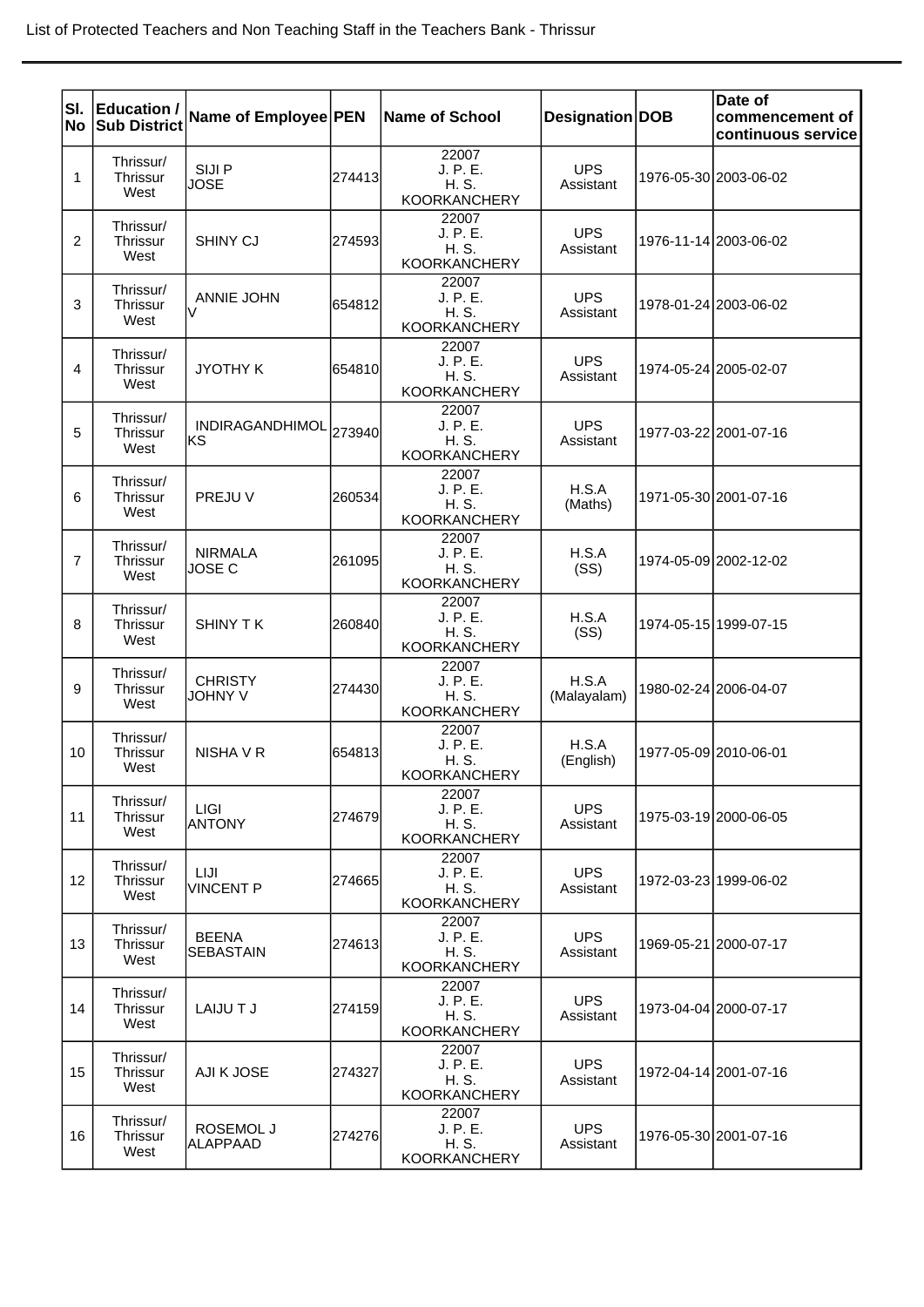| SI.<br>No | <b>Education /</b><br><b>Sub District</b> | Name of Employee PEN            |             | Name of School                                    | Designation DOB                           | Date of<br>commencement of<br>continuous service |
|-----------|-------------------------------------------|---------------------------------|-------------|---------------------------------------------------|-------------------------------------------|--------------------------------------------------|
| 17        | Thrissur/<br>Thrissur<br>West             | <b>BALANKK</b>                  | 274208      | 22007<br>J. P. E.<br>H. S.<br><b>KOORKANCHERY</b> | L.G Hindi                                 | 1961-12-02 2000-07-17                            |
| 18        | Thrissur/<br>Thrissur<br>West             | <b>JESSY CT</b>                 | 274002      | 22007<br>J. P. E.<br>H. S.<br><b>KOORKANCHERY</b> | Sewing<br>Teacher<br>(H.S)                | 1967-03-08 1998-07-16                            |
| 19        | Thrissur/<br>Thrissur<br>West             | <b>ROLDEN C R</b>               | 273054      | 22007<br>J. P. E.<br>H. S.<br><b>KOORKANCHERY</b> | FT Menial                                 | 1972-03-20 2002-12-02                            |
| 20        | Thrissur/<br>Thrissur<br>West             | <b>Binoy VS</b>                 | 318723      | 22014<br>S. N. G.<br>S. H. S.<br><b>KARAMUCK</b>  | H.S.A<br>(P.S)                            | 1972-05-30 2007-06-01                            |
| 21        | Thrissur/<br><b>Thrissur</b><br>West      | Aswani KS                       | 667781      | 22014<br>S. N. G.<br>S. H. S.<br><b>KARAMUCK</b>  | H.S.A<br>(P.S)                            | 1985-05-10 2010-06-01                            |
| 22        | Thrissur/<br>Thrissur<br>West             | <b>Bitha P</b><br>Das           | 662627      | 22014<br>S. N. G.<br>S. H. S.<br><b>KARAMUCK</b>  | H.S.A<br>(English)                        | 1986-05-29 2009-06-01                            |
| 23        | Thrissur/<br><b>Thrissur</b><br>West      | Smitha VT                       | 651498      | 22021<br>H. S.<br><b>ARIMPUR</b>                  | H.S.A<br>(Hindi)                          | 1976-05-10 2011-06-01                            |
| 24        | Thrissur/<br>Thrissur<br>West             | Sangeetha<br>Rose               | 748074      | 22021<br>H. S.<br><b>ARIMPUR</b>                  | H.S.A<br>(English)                        | 1984-11-18 2013-06-03                            |
| 25        | Thrissur/<br>Thrissur<br>West             | Ajith<br>Antony                 | 249241      | 22034<br>C. M. S.<br>H. S. S.<br><b>THRISSUR</b>  | <b>Clerk</b>                              | 1978-03-30 2005-06-03                            |
| 26        | Thrissur/<br>Thrissur<br>East             | Jasmine<br>iames                | 283100      | 22037<br>Marthoma<br>Girls H.<br>S.<br>Thrissur   | L.G Hindi                                 | 1978-02-28 2004-06-02                            |
| 27        | Thrissur/<br>Thrissur<br>East             | BEENAKUMARI.M                   | 257215      | 22043<br>V. V. S.<br>H. S.<br>Mannuthy            | Drawing<br>Teacher<br>(H.S)               | 1965-05-25 1985-12-16                            |
| 28        | Thrissur/<br>Thrissur<br>East             | LUXY P<br><b>IGNATIUS</b>       | 298549      | 22046<br>St<br>Sebastian's<br>CGHS<br>Nellikkunnu | Drawing<br>Teacher<br>(U.P)               | 1965-02-01 1984-06-04                            |
| 29        | Thrissur/<br>Thrissur<br>East             | <b>SHOLAY</b><br><b>DAVIS</b>   | 319899      | 22047<br>A. K. M.<br>H. S. S.<br>Poochatty        | L.G Hindi                                 | 1975-06-01 2012-06-04                            |
| 30        | Thrissur/<br>Thrissur<br>East             | <b>BIJI</b><br><b>CHACKO</b>    | 320022      | 22047<br>A. K. M.<br>H. S. S.<br>Poochatty        | H.S.A<br>(Malayalam)                      | 1975-10-13 2007-06-11                            |
| 31        | Thrissur/<br>Thrissur<br>East             | <b>LAISON P</b><br>D            | $\mathbf 0$ | 22047<br>A. K. M.<br>H. S. S.<br>Poochatty        | H.S.A<br>(Malayalam)                      | 1980-06-01 2010-06-01                            |
| 32        | Thrissur/<br>Thrissur<br>East             | <b>LIZI</b><br><b>IGNATIOUS</b> | 320064      | 22047<br>A. K. M.<br>H. S. S.<br>Poochatty        | Physical<br>Education<br>Teacher<br>(U.P) | 1964-12-20 1984-07-31                            |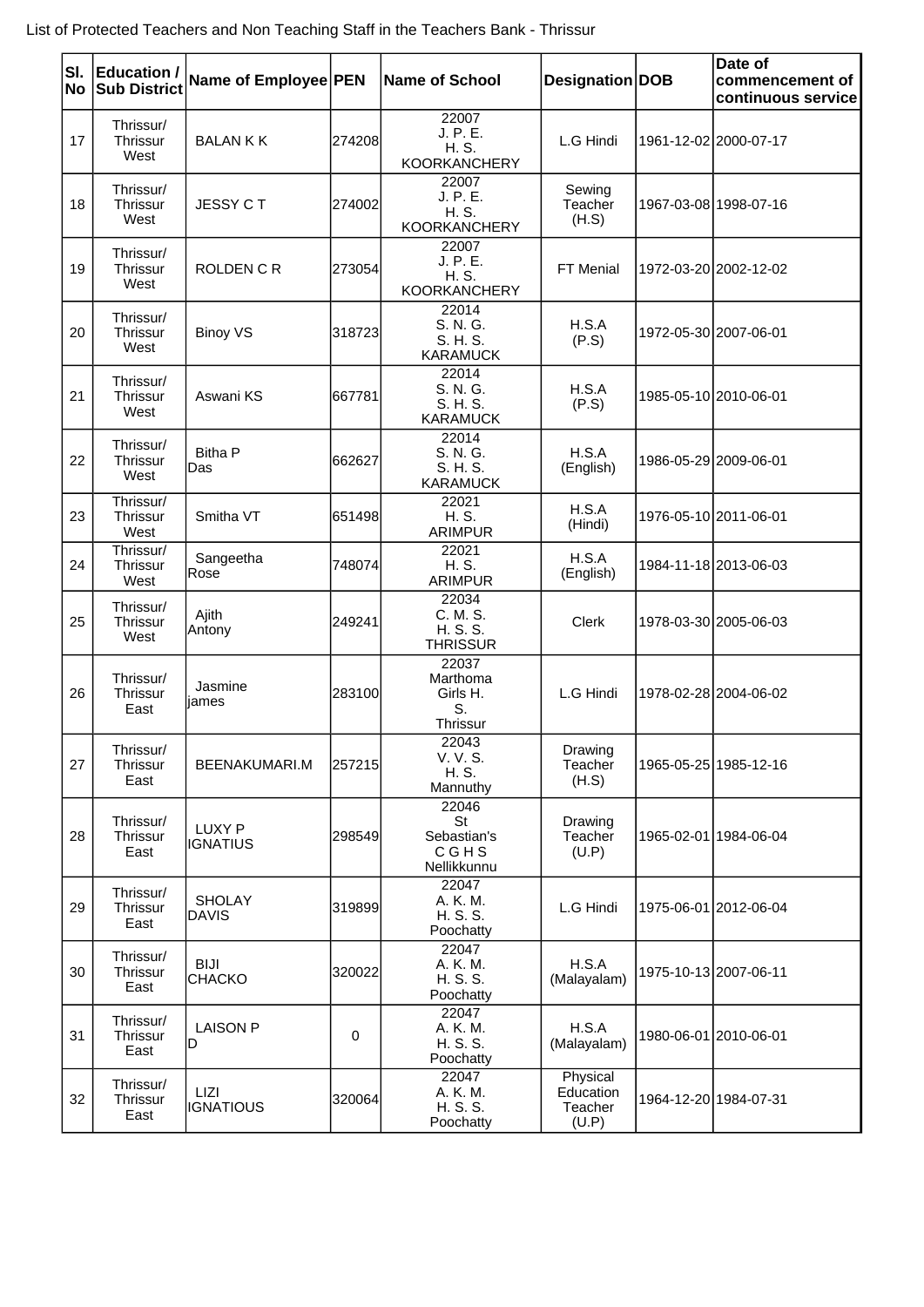| SI.<br>No | <b>Education /</b><br><b>Sub District</b> | Name of Employee PEN      |        | <b>Name of School</b>                                         | Designation DOB                           | Date of<br>commencement of<br>continuous service |
|-----------|-------------------------------------------|---------------------------|--------|---------------------------------------------------------------|-------------------------------------------|--------------------------------------------------|
| 33        | Thrissur/<br>Thrissur<br>East             | VINOD <sub>C</sub>        | 320015 | 22047<br>A. K. M.<br>H. S. S.<br>Poochatty                    | H.S.A<br>(SS)                             | 1978-05-11 2005-06-03                            |
| 34        | Thrissur/<br>Thrissur<br>East             | <b>SREEJAKR</b>           | 319992 | 22047<br>A. K. M.<br>H. S. S.<br>Poochatty                    | H.S.A<br>(Hindi)                          | 1977-01-05 2005-06-10                            |
| 35        | Thrissur/<br>Thrissur<br>East             | <b>AKHILA C</b>           | 641505 | 22047<br>A. K. M.<br>H. S. S.<br>Poochatty                    | H.S.A<br>(Maths)                          | 1983-05-31 2011-06-01                            |
| 36        | Thrissur/<br>Thrissur<br>East             | <b>BILKY PK</b>           | 641496 | 22047<br>A. K. M.<br>H. S. S.<br>Poochatty                    | H.S.A<br>(P.S)                            | 1984-05-19 2010-06-01                            |
| 37        | Thrissur/<br>Thrissur<br>East             | T G<br><b>GANGADEVI</b>   | 641495 | 22047<br>A. K. M.<br>H. S. S.<br>Poochatty                    | H.S.A<br>(P.S)                            | 1979-01-07 2009-06-01                            |
| 38        | Thrissur/<br>Thrissur<br>West             | Aathira<br>Surendran<br>P | 654338 | 22076<br>S. S. G.<br>H. S. S.<br>PURANATTUKARA                | L.G Hindi                                 | 1987-06-01 2011-06-01                            |
| 39        | Thrissur/<br><b>Thrissur</b><br>West      | <b>MA Sheela</b>          | 327038 | 22078<br>ST.<br><b>GEORGE'S</b><br>H. S.<br><b>PUTTEKKARA</b> | H.S.A<br>(Arabic)                         | 1963-05-23 1992-09-01                            |
| 40        | Thrissur/<br>Thrissur<br>West             | <b>Bindu KE</b>           | 298042 | 22078<br>ST.<br><b>GEORGE'S</b><br>H. S.<br>PUTTEKKARA        | L.G Hindi                                 | 1973-04-03 1998-06-24                            |
| 41        | Thrissur/<br>Thrissur<br>West             | <b>Bini MS</b>            | 297910 | 22078<br>ST.<br><b>GEORGE'S</b><br>H. S.<br>PUTTEKKARA        | <b>UPS</b><br>Assistant                   | 1981-05-23 2007-06-04                            |
| 42        | Thrissur/<br>Thrissur<br>West             | July Lilly<br>ΙK          | 526263 | 22078<br>ST.<br><b>GEORGE'S</b><br>H. S.<br><b>PUTTEKKARA</b> | H.S.A<br>(Malayalam)                      | 1983-01-15 2009-06-01                            |
| 43        | Thrissur/<br>Thrissur<br>West             | TJ Anu                    | 297967 | 22078<br>ST.<br><b>GEORGE'S</b><br>H. S.<br>PUTTEKKARA        | H.S.A<br>(Maths)                          | 1971-05-12 2000-06-05                            |
| 44        | Thrissur/<br>Thrissur<br>West             | Jolly KM                  | 298029 | 22078<br>ST.<br><b>GEORGE'S</b><br>H. S.<br>PUTTEKKARA        | H.S.A<br>(Malayalam)                      | 1972-05-28 1999-08-18                            |
| 45        | Thrissur/<br>Thrissur<br>West             | Prasad<br>Chacko          | 355360 | 22078<br>ST.<br><b>GEORGE'S</b><br>H. S.<br>PUTTEKKARA        | Physical<br>Education<br>Teacher<br>(H.S) | 1963-06-05 1985-07-01                            |
| 46        | Thrissur/<br>Thrissur<br>West             | AN<br>Chandrangathan      | 297973 | 22078<br>ST.<br><b>GEORGE'S</b><br>H. S.<br>PUTTEKKARA        | Drawing<br>Teacher<br>(H.S)               | 1961-01-09 1982-06-01                            |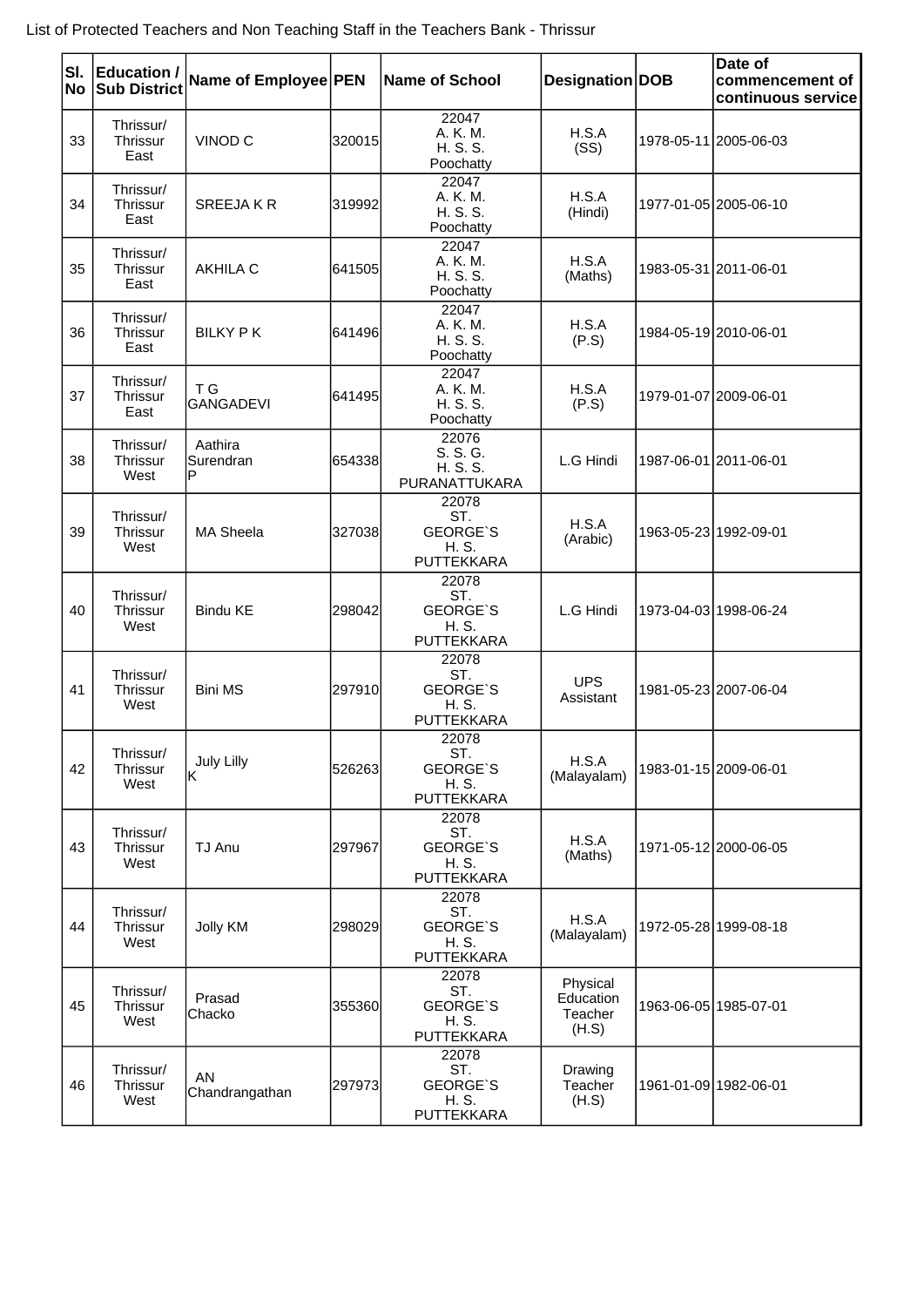| SI.<br>No | <b>Education /</b><br><b>Sub District</b> | Name of Employee PEN |         | <b>Name of School</b>                                         | Designation DOB         | Date of<br>commencement of<br>continuous service |
|-----------|-------------------------------------------|----------------------|---------|---------------------------------------------------------------|-------------------------|--------------------------------------------------|
| 47        | Thrissur/<br><b>Thrissur</b><br>West      | Sheena<br>Davis      | 297972  | 22078<br>ST.<br><b>GEORGE'S</b><br>H. S.<br><b>PUTTEKKARA</b> | H.S.A<br>(P.S)          | 1971-05-12 1998-07-16                            |
| 48        | Thrissur/<br>Thrissur<br>West             | Sunirma ES           | 318753  | 22079<br>SANTHA H.<br>S. S.<br><b>AVANUR</b>                  | H.S.A<br>(Hindi)        | 1977-05-13 2005-01-03                            |
| 49        | Thrissur/<br>Cherpu                       | P.S.<br>Shimji       | 586475  | 22209<br>A. L. P.<br>S.<br>Chazhoor                           | <b>LPS</b><br>Assistant | 1978-07-20 2002-06-05                            |
| 50        | Thrissur/<br>Cherpu                       | V.F. Bincy           | 586622  | 22209<br>A. L. P.<br>S.<br>Chazhoor                           | <b>LPS</b><br>Assistant | 1980-05-28 2003-06-02                            |
| 51        | Thrissur/<br>Cherpu                       | P.D. Divya           | 586646  | 22209<br>A. L. P.<br>S.<br>Chazhoor                           | <b>LPS</b><br>Assistant | 1980-07-04 2003-10-20                            |
| 52        | Thrissur/<br>Cherpu                       | Sibi K.<br>Narayanan | 586656  | 22209<br>A. L. P.<br>S.<br>Chazhoor                           | <b>LPS</b><br>Assistant | 1975-05-20 2005-06-01                            |
| 53        | Thrissur/<br>Cherpu                       | Agy G.<br> Nair      | 568487  | 22214<br>V. L. P.<br>S. Kallur                                | <b>LPS</b><br>Assistant | 1974-05-30 1996-06-04                            |
| 54        | Thrissur/<br>Cherpu                       | K.H.<br>Jumaila      | 656072  | 22232<br>A. L. P.<br>S. Chenam                                | C.R.C<br>Co-Ordinator   | 1972-05-19 2009-06-01                            |
| 55        | Thrissur/<br>Cherpu                       | Beena<br>Joseph      | 5689961 | 22234<br>St.<br>Antony s<br>L. P. S.<br>Kavallur              | <b>LPS</b><br>Assistant | 1963-07-31 1997-06-02                            |
| 56        | Thrissur/<br>Cherpu                       | Rema K.              | 388009  | 22234<br>St.<br>Antony's<br>L. P. S.<br>Kavallur              | C.R.C<br>Co-Ordinator   | 1971-05-30 1999-06-01                            |
| 57        | Thrissur/<br>Cherpu                       | C. Suma              | 589437  | 22235<br>A. L. P.<br>S. Urakam                                | <b>LPS</b><br>Assistant | 1966-11-22 1996-06-03                            |
| 58        | Thrissur/<br>Cherpu                       | Gilsa<br>Antony A.   | 589378  | 22235<br>A. L. P.<br>S. Urakam                                | <b>LPS</b><br>Assistant | 1969-05-29 1996-06-03                            |
| 59        | Thrissur/<br>Cherpu                       | P.V. Jini            | 454327  | 22235<br>A. L. P.<br>S. Urakam                                | C.R.C<br>Co-Ordinator   | 1973-05-20 1998-06-01                            |
| 60        | Thrissur/<br>Cherpu                       | Subaida<br>IK.M.     | 565324  | 22263<br>Sankara U.<br>P. S.<br>Alangad                       | C.R.C<br>Co-Ordinator   | 1965-04-05 1988-07-15                            |
| 61        | Thrissur/<br>Cherpu                       | M.P. Mini            | 556002  | 22273<br>A.U. P. S.<br>Perinchery                             | <b>UPS</b><br>Assistant | 1976-05-30 2001-06-06                            |
| 62        | Thrissur/<br>Cherpu                       | K.K.<br>Mrudula      | 445366  | 22273<br>A.U. P. S.<br>Perinchery                             | C.R.C<br>Co-Ordinator   | 1977-05-31 2002-06-05                            |
| 63        | Thrissur/<br>Cherpu                       | July<br>Joseph       | 556395  | 22273<br>A.U. P. S.<br>Perinchery                             | <b>UPS</b><br>Assistant | 1979-05-15 2005-06-01                            |
| 64        | Thrissur/<br>Cherpu                       | C.V.<br>Praveen      | 556521  | 22273<br>A.U. P. S.<br>Perinchery                             | C.R.C<br>Co-Ordinator   | 1983-05-21 2007-06-01                            |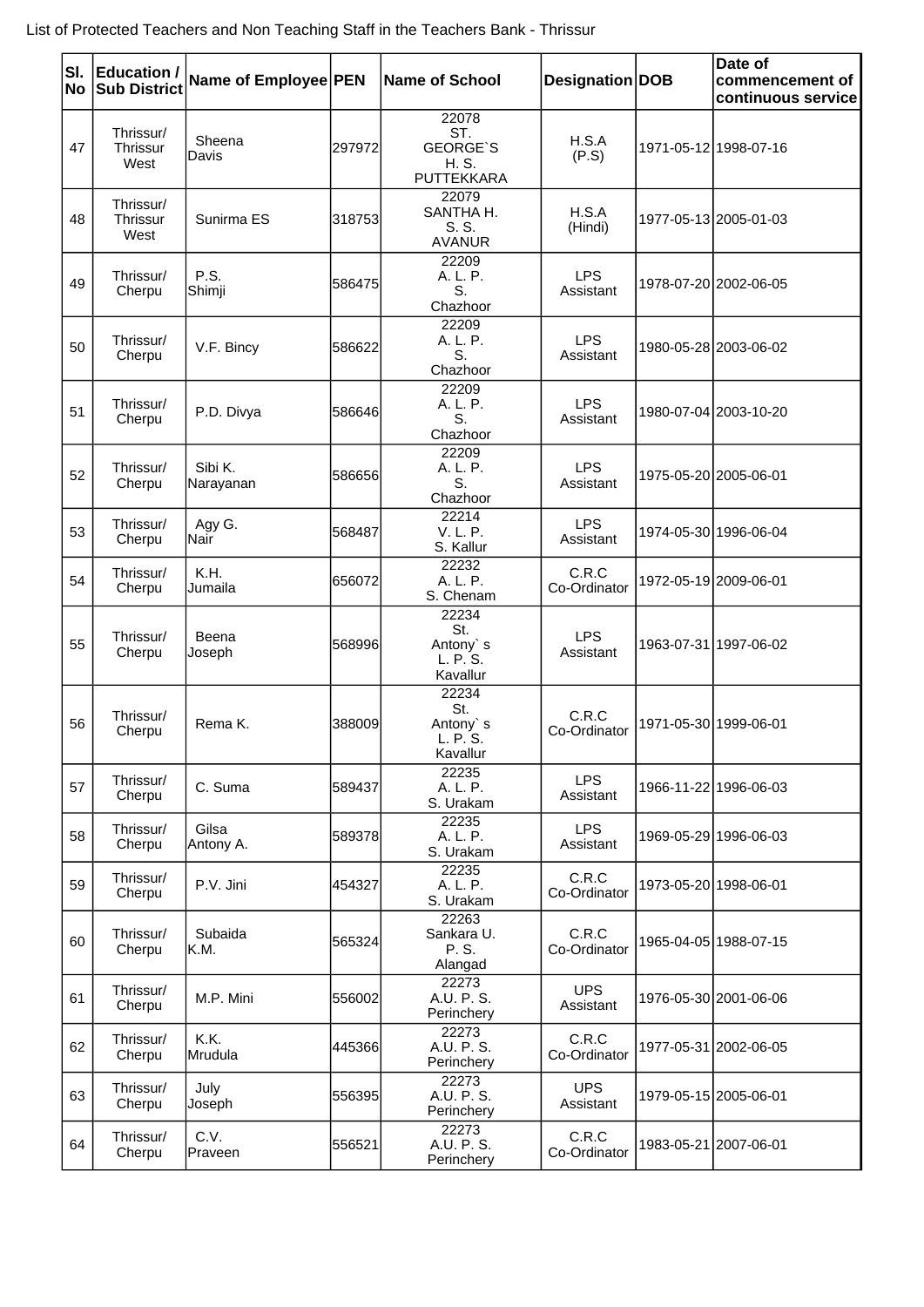| SI.<br><b>No</b> | <b>Education /</b><br><b>Sub District</b> | Name of Employee PEN          |             | Name of School                                | Designation DOB         | Date of<br>commencement of<br>continuous service |
|------------------|-------------------------------------------|-------------------------------|-------------|-----------------------------------------------|-------------------------|--------------------------------------------------|
| 65               | Thrissur/<br>Cherpu                       | Soorya S.<br> Kumar           | 655212      | 22275<br>J. U. P.<br>S.<br>Varandarappilly    | C.R.C<br>Co-Ordinator   | 1984-12-30 2010-06-01                            |
| 66               | Thrissur/<br>Thrissur<br>East             | Shally K.S                    | 567290      | 22427<br>A. L. P.<br>S.<br>Eravimangalm       | <b>LPS</b><br>Assistant | 1972-05-22 1993-06-07                            |
| 67               | Thrissur/<br><b>Thrissur</b><br>East      | <b>Bindhu</b><br>Thomas K.    | 568518      | 22427<br>A. L. P.<br>S.<br>Eravimangalm       | <b>LPS</b><br>Assistant | 1972-05-28 1993-06-07                            |
| 68               | Thrissur/<br>Thrissur<br>East             | Swarnalatha<br>lK.S           | 0           | 22427<br>A. L. P.<br>S.<br>Eravimangalm       | <b>LPS</b><br>Assistant | 1965-05-31 1994-06-06                            |
| 69               | Thrissur/<br><b>Thrissur</b><br>East      | Mini James                    | 567765      | 22428<br>I. V. M.<br>L. P. S.<br>Mulayam      | <b>LPS</b><br>Assistant | 1967-06-22 1994-06-06                            |
| 70               | Thrissur/<br>Thrissur<br>East             | Leena<br>Thomas K.            | 567828      | 22428<br>I. V. M.<br>L. P. S.<br>Mulayam      | <b>LPS</b><br>Assistant | 1972-03-02 1996-06-03                            |
| 71               | Thrissur/<br>Thrissur<br>East             | Divya I.R                     | 569424      | 22429<br>St.<br>Francis L.<br>P. S.<br>Viyyur | <b>LPS</b><br>Assistant | 1980-04-22 2002-07-15                            |
| 72               | Thrissur/<br>Thrissur<br>East             | Joicy A.J                     | 569427      | 22429<br>St.<br>Francis L.<br>P. S.<br>Viyyur | <b>LPS</b><br>Assistant | 1975-05-25 2002-10-01                            |
| 73               | Thrissur/<br>Thrissur<br>East             | Dhanya<br>Jose<br>Pulikkottil | 0           | 22429<br>St.<br>Francis L.<br>P. S.<br>Viyyur | C.R.C<br>Co-Ordinator   | 1981-04-08 2002-07-15                            |
| 74               | Thrissur/<br>Thrissur<br>East             | Reena John<br>IP.             | 558815      | 22430<br>M. P. S.<br>.Mudicode                | <b>LPS</b><br>Assistant | 1967-06-22 1994-06-06                            |
| 75               | Thrissur/<br>Thrissur<br>East             | Lali P.<br>Paulose            | 558799      | 22430<br>M. P. S.<br>.Mudicode                | <b>LPS</b><br>Assistant | 1970-03-01 1992-06-01                            |
| 76               | Thrissur/<br>Thrissur<br>East             | Shiny P.L                     | 558866      | 22430<br>M. P. S.<br>Mudicode.                | <b>LPS</b><br>Assistant | 1971-05-31 1995-06-05                            |
| 77               | Thrissur/<br>Thrissur<br>East             | Kochumary<br>C.I              | $\mathbf 0$ | 22430<br>M. P. S.<br>.Mudicode                | C.R.C<br>Co-Ordinator   | 1972-05-25 2002-06-05                            |
| 78               | Thrissur/<br>Thrissur<br>East             | Sheela E.A                    | 0           | 22444<br>A. L. P.<br>S.<br>Chuvannamannu      | C.R.C<br>Co-Ordinator   | 1974-02-03 2001-06-06                            |
| 79               | Thrissur/<br>Thrissur<br>East             | Suja P.K                      | 559735      | 22444<br>A. L. P.<br>S.<br>Chuvannamannu      | <b>LPS</b><br>Assistant | 1972-05-28 1997-06-02                            |
| 80               | Thrissur/<br>Thrissur<br>East             | Joicy<br>Varghese             | 559798      | 22444<br>A. L. P.<br>S.<br>Chuvannamannu      | <b>LPS</b><br>Assistant | 1971-05-20 1997-06-02                            |
| 81               | Thrissur/<br>Thrissur<br>East             | Rema C.                       | 0           | 22446<br>A. L. P.<br>S.<br>Kalathode          | <b>LPS</b><br>Assistant | 1964-05-21 1994-10-04                            |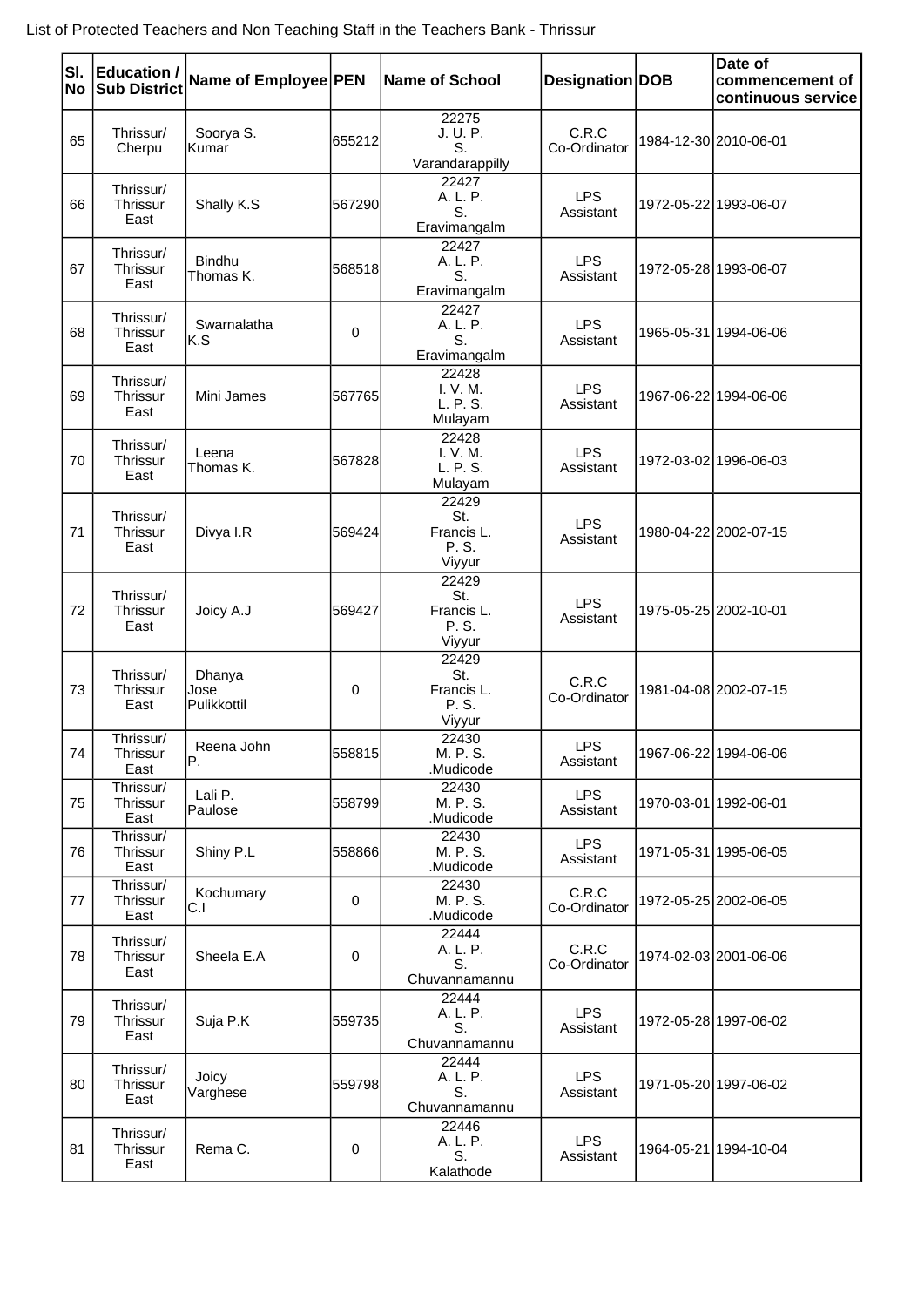| SI.<br>No | <b>Education /</b><br><b>Sub District</b> | Name of Employee PEN  |           | <b>Name of School</b>                           | Designation   DOB                         | Date of<br>commencement of<br>continuous service |
|-----------|-------------------------------------------|-----------------------|-----------|-------------------------------------------------|-------------------------------------------|--------------------------------------------------|
| 82        | Thrissur/<br>Thrissur<br>East             | Lala<br>George C.     | 0         | 22446<br>A. L. P.<br>S.<br>Kalathode            | <b>LPS</b><br>Assistant                   | 1967-05-30 1997-06-02                            |
| 83        | Thrissur/<br>Thrissur<br>East             | Cicily C.T            | 0         | 22446<br>A. L. P.<br>S.<br>Kalathode            | C.R.C<br>Co-Ordinator                     | 1966-05-27 1998-10-05                            |
| 84        | Thrissur/<br>Thrissur<br>East             | Liji P.V              | 0         | 22446<br>A. L. P.<br>S.<br>Kalathode            | C.R.C<br>Co-Ordinator                     | 1977-03-22 2002-06-05                            |
| 85        | Thrissur/<br>Thrissur<br>East             | Geetha A.             | 0         | 22447<br>Z. M. L.<br>P. S.<br>Kolazhi           | C.R.C<br>Co-Ordinator                     | 1963-03-31 1999-06-01                            |
| 86        | Thrissur/<br>Thrissur<br>East             | Jaya P.               | 0         | 22447<br>Z. M. L.<br>P. S.<br>Kolazhi           | C.R.C<br>Co-Ordinator                     | 1975-01-22 2009-07-15                            |
| 87        | Thrissur/<br>Thrissur<br>East             | Indu V.               | 0         | 22449<br>K. S. L.<br>P. S.<br>Mulamkunnathukavu | C.R.C<br>Co-Ordinator                     | 1976-10-29 2003-10-09                            |
| 88        | Thrissur/<br>Thrissur<br>East             | Mini K.               | 557356    | 22449<br>K. S. L.<br>P. S.<br>Mulamkunnathukavu | <b>LPS</b><br>Assistant                   | 1973-04-08 1999-06-01                            |
| 89        | Thrissur/<br>Thrissur<br>East             | Jeen V.<br>lKuriakose | 551571    | 22452<br>A. U. P.<br>S.<br>Marottichal          | <b>UPS</b><br>Assistant                   | 1981-03-05 2005-06-01                            |
| 90        | Thrissur/<br>Thrissur<br>East             | Manjusha<br>Т.        | 551594    | 22452<br>A. U. P.<br>S.<br>Marottichal          | <b>UPS</b><br>Assistant                   | 1977-02-04 2005-06-02                            |
| 91        | Thrissur/<br>Thrissur<br>East             | Siljamol<br>K.M       | 551596    | 22452<br>A. U. P.<br>S.<br>Marottichal          | <b>UPS</b><br>Assistant                   | 1978-05-31 2005-06-16                            |
| 92        | Thrissur/<br><b>Thrissur</b><br>East      | Vinod T.K             | 551603    | 22452<br>A. U. P.<br>S.<br>Marottichal          | C.R.C<br>Co-Ordinator                     | 1971-09-03 2008-06-01                            |
| 93        | Thrissur/<br>Thrissur<br>East             | <b>Baby Paul</b>      | $\pmb{0}$ | 22452<br>A. U. P.<br>S.<br>Marottichal          | Physical<br>Education<br>Teacher<br>(U.P) | 1964-01-22 1998-09-14                            |
| 94        | Thrissur/<br>Thrissur<br>East             | Syamala P.            | 556915    | 22456<br>A. U. P.<br>S. Kannara                 | <b>UPS</b><br>Assistant                   | 1964-02-26 1995-06-06                            |
| 95        | Thrissur/<br>Thrissur<br>East             | Sari<br>Francis       | 661264    | 22456<br>A. U. P.<br>S. Kannara                 | <b>LPS</b><br>Assistant                   | 1971-05-29 2001-06-06                            |
| 96        | Thrissur/<br>Thrissur<br>East             | Lissy<br>Chacko       | 556906    | 22456<br>A. U. P.<br>S. Kannara                 | <b>UPS</b><br>Assistant                   | 1972-05-25 1997-06-02                            |
| 97        | Thrissur/<br>Thrissur<br>East             | Jayasree<br>E.V       | 556592    | 22456<br>A. U. P.<br>S. Kannara                 | <b>UPS</b><br>Assistant                   | 1972-10-25 1998-06-01                            |
| 98        | Thrissur/<br>Thrissur<br>East             | Sathideve<br>ΙΙ.      | 557038    | 22456<br>A. U. P.<br>S. Kannara                 | <b>LPS</b><br>Assistant                   | 1971-11-05 1999-06-02                            |
| 99        | Thrissur/<br>Thrissur<br>East             | Sreevalsan<br>IA.     | 557052    | 22456<br>A. U. P.<br>S. Kannara                 | <b>LPS</b><br>Assistant                   | 1967-01-24 2000-06-05                            |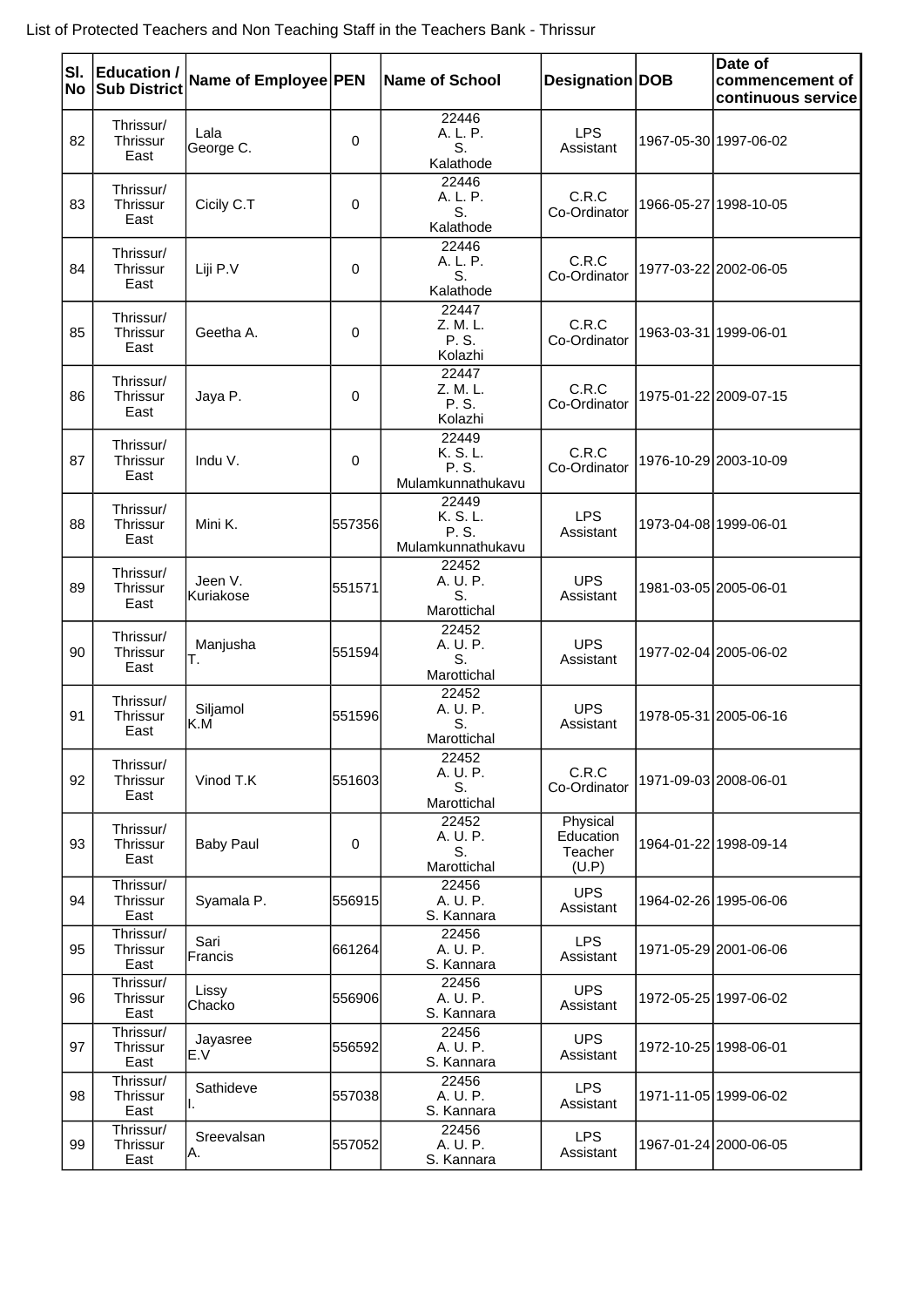| SI.<br>No | <b>Education /</b><br><b>Sub District</b> | Name of Employee PEN |        | Name of School                                 | Designation DOB         | Date of<br>commencement of<br>continuous service |
|-----------|-------------------------------------------|----------------------|--------|------------------------------------------------|-------------------------|--------------------------------------------------|
| 100       | Thrissur/<br>Thrissur<br>East             | Geetha E.U           | 557075 | 22456<br>A. U. P.<br>S. Kannara                | <b>UPS</b><br>Assistant | 1965-05-20 2001-06-06                            |
| 101       | Thrissur/<br>Thrissur<br>East             | Muhammadali<br>K.S   | 557091 | 22456<br>A. U. P.<br>S. Kannara                | C.R.C<br>Co-Ordinator   | 1962-05-25 1983-07-18                            |
| 102       | Thrissur/<br><b>Thrissur</b><br>East      | Geetha C.S.          | 558729 | 22458<br><b>U. P. S.</b><br>Thanikudam         | <b>LPS</b><br>Assistant | 1970-04-29 1995-06-05                            |
| 103       | Thrissur/<br>Thrissur<br>East             | Ambika P.K           | 558779 | 22458<br><b>U. P. S.</b><br>Thanikudam         | <b>LPS</b><br>Assistant | 1970-05-05 1995-06-05                            |
| 104       | Thrissur/<br>Thrissur<br>East             | Ruby K.K             | 558826 | 22458<br>U. P. S.<br>Thanikudam                | <b>LPS</b><br>Assistant | 1968-07-18 1996-06-03                            |
| 105       | Thrissur/<br>Thrissur<br>East             | Kavitha<br>K.N       | 0      | 22458<br><b>U. P. S.</b><br>Thanikudam         | C.R.C<br>Co-Ordinator   | 1975-01-12 2001-06-06                            |
| 106       | Thrissur/<br><b>Thrissur</b><br>East      | Smitha N.            | 556970 | 22460<br>N. S. U.<br>P. S.<br>Cheroor          | <b>UPS</b><br>Assistant | 1977-03-24 1999-07-23                            |
| 107       | Thrissur/<br>Thrissur<br>East             | Reeba Paul           | 556901 | 22460<br>N. S. U.<br>P. S.<br>Cheroor          | <b>UPS</b><br>Assistant | 1972-05-31 1997-06-02                            |
| 108       | Thrissur/<br><b>Thrissur</b><br>East      | Maya N.S             | 556920 | 22460<br>N. S. U.<br>P. S.<br>Cheroor          | <b>UPS</b><br>Assistant | 1972-04-15 1998-06-01                            |
| 109       | Thrissur/<br>Thrissur<br>East             | Manju M.P            | 557072 | 22460<br>N. S. U.<br>P. S.<br>Cheroor          | <b>LPS</b><br>Assistant | 1976-05-31 2009-06-01                            |
| 110       | Thrissur/<br>Thrissur<br>East             | Cicy<br>Cherian      | 557037 | 22460<br>N. S. U.<br>P. S.<br>Cheroor          | <b>LPS</b><br>Assistant | 1975-05-01 2003-06-02                            |
| 111       | Thrissur/<br>Thrissur<br>East             | Sreekala<br>lK.G     | 556971 | 22460<br>N. S. U.<br>P. S.<br>Cheroor          | <b>LPS</b><br>Assistant | 1975-04-10 1996-06-05                            |
| 112       | Thrissur/<br>Thrissur<br>East             | Mini Paul            | 557028 | 22460<br>N. S. U.<br>P. S.<br>Cheroor          | <b>LPS</b><br>Assistant | 1971-10-21 2001-06-06                            |
| 113       | Thrissur/<br>Thrissur<br>West             | Flower<br>Antony K   | 565123 | 22616<br>V. V. L.<br>P. S.<br>CHITTILAPPILLY   | <b>LPS</b><br>Assistant | 1969-05-14 1996-06-03                            |
| 114       | Thrissur/<br>Thrissur<br>West             | Tessy .T.<br>Thomas  | 565130 | 22616<br>V. V. L.<br>P. S.<br>CHITTILAPPILLY   | <b>LPS</b><br>Assistant | 1972-05-31 2000-06-05                            |
| 115       | Thrissur/<br>Thrissur<br>West             | Smitha P<br>Nair     | 565154 | 22616<br>V. V. L.<br>P. S.<br>CHITTILAPPILLY   | <b>LPS</b><br>Assistant | 1977-05-10 2003-07-25                            |
| 116       | Thrissur/<br>Thrissur<br>West             | Ajitha.K.R           | 561585 | 22619<br>V. V. L.<br>P. S.<br><b>EDAKKULAM</b> | <b>LPS</b><br>Assistant | 1969-05-01 2000-06-05                            |
| 117       | Thrissur/<br>Thrissur<br>West             | Radha.M              | 561589 | 22619<br>V. V. L.<br>P. S.<br><b>EDAKKULAM</b> | <b>LPS</b><br>Assistant | 1974-05-15 2003-06-02                            |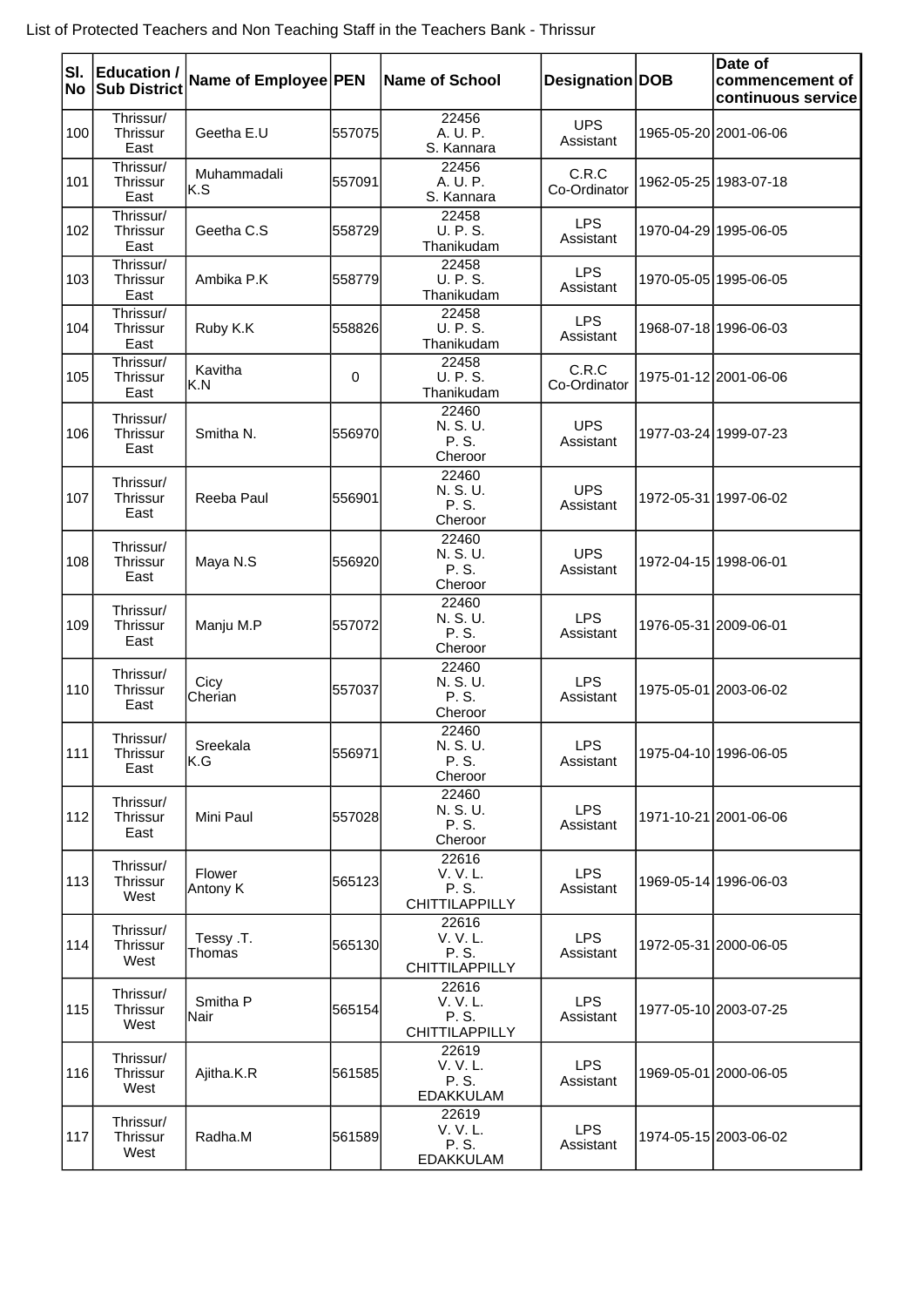| SI.<br>No | <b>Education /</b><br><b>Sub District</b> | Name of Employee PEN |        | Name of School                                              | Designation DOB         | Date of<br>commencement of<br>continuous service |
|-----------|-------------------------------------------|----------------------|--------|-------------------------------------------------------------|-------------------------|--------------------------------------------------|
| 118       | Thrissur/<br>Thrissur<br>West             | Deeparaj.C.V         | 561593 | 22619<br>V. V. L.<br>P. S.<br><b>EDAKKULAM</b>              | <b>LPS</b><br>Assistant | 1978-10-11 2003-06-02                            |
| 119       | Thrissur/<br>Thrissur<br>West             | Renuka.U.G           | 556347 | 22641<br>A. L. P.<br>S.<br><b>GURUVIJAYAM</b><br>VADOOKKARA | <b>LPS</b><br>Assistant | 1969-05-23 1993-06-07                            |
| 120       | Thrissur/<br>Thrissur<br>West             | Radhalakshmi.P.R     | 571883 | 22642<br>S. D. S.<br>L. P. S.<br>VELAPPAYA                  | <b>LPS</b><br>Assistant | 1965-05-31   1996-06-03                          |
| 121       | Thrissur/<br>Thrissur<br>West             | Pushpa.K.A           | 447478 | 22642<br>S. D. S.<br>L. P. S.<br>VELAPPAYA                  | <b>LPS</b><br>Assistant | 1963-07-25 2001-06-06                            |
| 122       | Thrissur/<br>Thrissur<br>West             | Glisty<br>Francis.K  | 732219 | 22662<br>T. F. M.<br>S. ERAVU                               | LPS<br>Assistant        | 1984-10-25 2006-07-07                            |
| 123       | Thrissur/<br>Thrissur<br>West             | Nitha<br>Gopinathan  | 555227 | 22682<br>A. U. P.<br>S.<br>MANGATTUKARA                     | <b>LPS</b><br>Assistant | 1976-10-30 2004-08-02                            |
| 124       | Thrissur/<br><b>Thrissur</b><br>West      | Rinish<br>Chandran   | 555229 | 22682<br>A. U. P.<br>S.<br>MANGATTUKARA                     | <b>LPS</b><br>Assistant | 1985-07-01 2007-06-04                            |
| 125       | Thrissur/<br><b>Thrissur</b><br>West      | Rithu<br>Sreenivasan | 607255 | 22682<br>A. U. P.<br>S.<br>MANGATTUKARA                     | <b>LPS</b><br>Assistant | 1985-05-11 2010-06-01                            |
| 126       | Thrissur/<br>Thrissur<br>West             | Beena.K.B            | 554732 | 22692<br><b>ST. THOMAS</b><br>U. P. S.<br><b>KANJANY</b>    | <b>UPS</b><br>Assistant | 1965-05-10 1990-06-04                            |
| 127       | Thrissur/<br><b>Thrissur</b><br>West      | Rajani.T.A           | 570593 | 22693<br>A. N. M.<br>U. P. S.<br><b>MANITHARA</b>           | <b>UPS</b><br>Assistant | 1966-05-31 1993-06-07                            |
| 128       | Thrissur/<br>Thrissur<br>West             | Rekha.T.K            | 570601 | 22693<br>A. N. M.<br>U. P. S.<br><b>MANITHARA</b>           | <b>UPS</b><br>Assistant | 1975-05-17 1994-07-21                            |
| 129       | Thrissur/<br>Thrissur<br>West             | Jaison.A.M           | 570614 | 22693<br>A. N. M.<br><b>U. P. S.</b><br><b>MANITHARA</b>    | <b>UPS</b><br>Assistant | 1968-11-11 1996-06-03                            |
| 130       | Thrissur/<br>Thrissur<br>West             | Rathi.P              | 570971 | 22693<br>A. N. M.<br>U. P. S.<br><b>MANITHARA</b>           | L.G Urdu<br>(PT)        | 1965-04-25 1991-07-01                            |
| 131       | Irinjalakuda/<br>Mala                     | Lincy A K            | 278447 | 23001<br>R M Higher<br>Secondary<br>School,<br>Aloor        | H.S.A<br>(SS)           | 1972-02-02 2007-06-04                            |
| 132       | Irinjalakuda/<br>Mala                     | Sheeja.A.C           | 280937 | 23004<br>GSHS<br><b>ASHTAMICHIRA</b>                        | L.G Hindi               | 1970-05-16 2005-06-06                            |
| 133       | Irinjalakuda/<br>Mala                     | Sunitha              | 280566 | 23004<br>GSHS<br><b>ASHTAMICHIRA</b>                        | FT Menial               | 1977-02-23 2004-10-01                            |
| 134       | Irinjalakuda/<br>Irinjalakuda             | Sheeba.T.P           | 402124 | 23020<br><b>HDPSH</b><br>S S<br><b>EDATHIRINJI</b>          | L.G Hindi               | 1965-05-22 2008-06-02                            |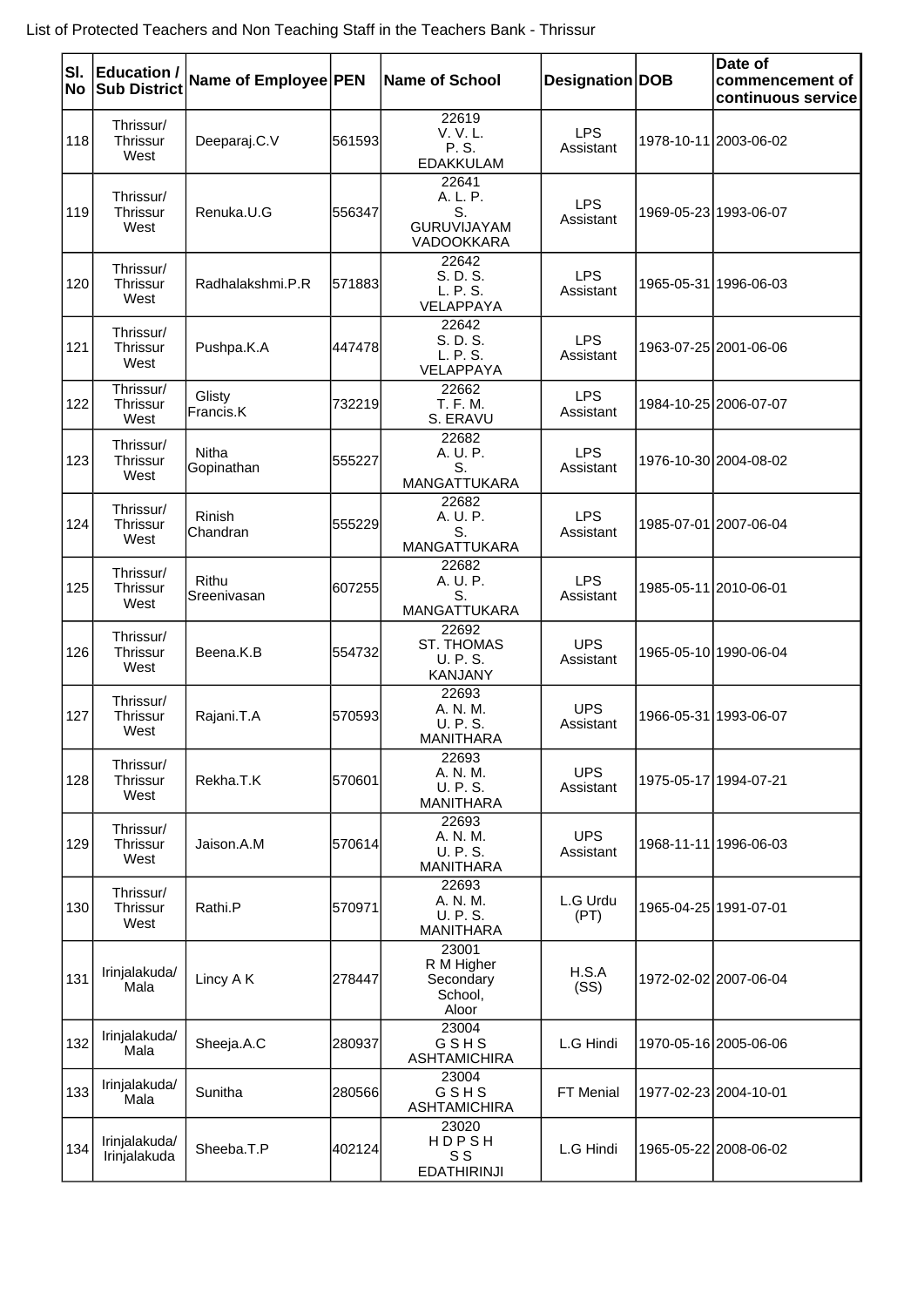| SI.<br>No | <b>Education /</b><br><b>Sub District</b> | Name of Employee PEN       |         | <b>Name of School</b>                         | Designation DOB         | Date of<br>commencement of<br>continuous service |
|-----------|-------------------------------------------|----------------------------|---------|-----------------------------------------------|-------------------------|--------------------------------------------------|
| 135       | Irinjalakuda/<br>Irinjalakuda             | Parvathy<br>Atharjanam     | 290118  | 23028<br>LBSMH<br>S S<br><b>AVITTATHUR</b>    | <b>UPS</b><br>Assistant | 1976-08-23 2007-06-18                            |
| 136       | Irinjalakuda/<br>Irinjalakuda             | Henna<br>Wilson            | 678106  | 23028<br>LBSMH<br>S S<br><b>AVITTATHUR</b>    | <b>UPS</b><br>Assistant | 1990-10-26 2011-06-01                            |
| 137       | Irinjalakuda/<br>Irinjalakuda             | Velayudhan<br>IA K         | 325700  | 23028<br>LBSMH<br>S S<br><b>AVITTATHUR</b>    | <b>FT Menial</b>        | 1963-12-30 2008-12-15                            |
| 138       | Irinjalakuda/<br>Irinjalakuda             | Vikraman P                 | 402259  | 23031<br>PSMVH<br>S S<br><b>KATTOOR</b>       | H.S.A<br>(Sanskrit)     | 1976-05-30 2008-02-10                            |
| 139       | Irinjalakuda/<br>Irinjalakuda             | Viji V R                   | 318722  | 23031<br>PSMVH<br>S S<br><b>KATTOOR</b>       | H.S.A<br>(Hindi)        | 0000-00-00 1997-06-03                            |
| 140       | Irinjalakuda/<br>Irinjalakuda             | Sindhumani<br>IK V         | 672186  | 23049<br>VHSS<br><b>KARALAM</b>               | <b>UPS</b><br>Assistant | 1971-09-20 2011-06-01                            |
| 141       | Irinjalakuda/<br>Mala                     | Hudabeevi                  | 1660086 | 23067<br>ST. MARY`S<br>H S<br><b>VYNTHALA</b> | H.S.A<br>(Arabic)       | 1967-12-03 1992-07-15                            |
| 142       | Irinjalakuda/<br>Mala                     | Liggy<br>Pappu             | 660088  | 23067<br>ST. MARY`S<br>НS<br><b>VYNTHALA</b>  | L.G Hindi               | 1970-05-20 2010-06-01                            |
| 143       | Irinjalakuda/<br>Mala                     | Sreelatha<br>CВ            | 325727  | 23076<br>UHS<br>ANNANAD                       | L.G Hindi               | 1968-05-27 2004-02-06                            |
| 144       | Irinjalakuda/<br>Chalakudy                | Seena<br>Joseph            | 568393  | 23208<br><b>IRMLP</b><br>S<br>CHALAKKUDY      | LPS<br>Assistant        | 1969-05-20 1995-06-05                            |
| 145       | Irinjalakuda/<br>Chalakudy                | Momthaj P<br>ΙK.           | 567854  | 23208<br>IRMLP<br>S<br>CHALAKKUDY             | L.G Arabic<br>(PT)      | 1962-06-27 1989-06-01                            |
| 146       | Irinjalakuda/<br>Chalakudy                | Vincy O.J                  | 381492  | 23221<br>ALPS<br><b>KADAMBOD</b>              | <b>LPS</b><br>Assistant | 1977-04-20 2004-06-02                            |
| 147       | Irinjalakuda/<br>Chalakudy                | Surya T R                  | 571535  | 23221<br>ALPS<br>KADAMBOD                     | <b>LPS</b><br>Assistant | 1980-04-20 2002-06-05                            |
| 148       | Irinjalakuda/<br>Chalakudy                | Antoo P.V                  | 736835  | 23226<br><b>BBLPS</b><br><b>MANJOOR</b>       | <b>LPS</b><br>Assistant | 1971-04-08 1999-07-15                            |
| 149       | Irinjalakuda/<br>Chalakudy                | Gilsy Jose<br>Thrikkukaran | 569717  | 23226<br><b>BBLPS</b><br><b>MANJOOR</b>       | <b>LPS</b><br>Assistant | 1973-03-25 2005-06-01                            |
| 150       | Irinjalakuda/<br>Chalakudy                | Abubaker<br>IT.K           | 680486  | 23227<br>CHURCH L P<br><b>S KORATTY</b>       | L.G Arabic<br>(PT)      | 1969-05-10 2010-06-01                            |
| 151       | Irinjalakuda/<br>Chalakudy                | Aji Mathew<br>lK.          | 0       | 23233<br>ST.JOSEPH'S<br>LPS<br>NALUKETTU      | <b>LPS</b><br>Assistant | 1987-03-25 2008-06-02                            |
| 152       | Irinjalakuda/<br>Chalakudy                | Ramani E R                 | 569171  | 23247<br>SNUPS<br>KUNNAPPILLY                 | <b>UPS</b><br>Assistant | 1971-05-31 1999-06-01                            |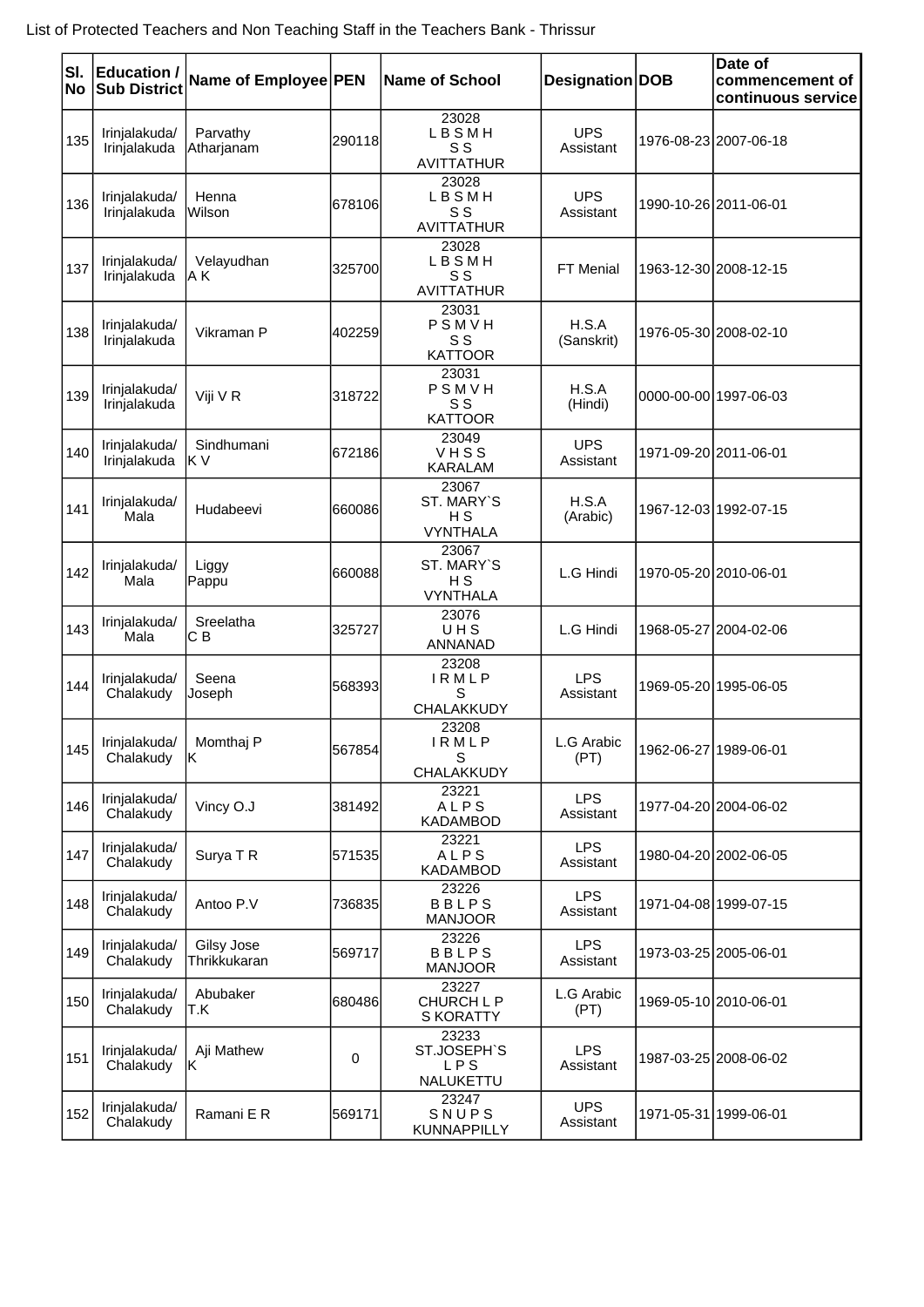| SI.<br>No | <b>Education /</b><br><b>Sub District</b> | Name of Employee PEN |        | <b>Name of School</b>                         | Designation DOB         |            | Date of<br>commencement of<br>continuous service |
|-----------|-------------------------------------------|----------------------|--------|-----------------------------------------------|-------------------------|------------|--------------------------------------------------|
| 153       | Irinjalakuda/<br>Chalakudy                | Ambika V V           | 569115 | 23247<br>SNUPS<br><b>KUNNAPPILLY</b>          | L.G Urdu<br>(PT)        |            | 1962-05-24 1991-07-15                            |
| 154       | Irinjalakuda/<br>Chalakudy                | Bindu V. S           | 569169 | 23247<br>SNUPS<br><b>KUNNAPPILLY</b>          | <b>UPS</b><br>Assistant |            | 1971-05-11 1999-06-01                            |
| 155       | Irinjalakuda/<br>Chalakudy                | Bindu T R            | 569173 | 23247<br>SNUPS<br><b>KUNNAPPILLY</b>          | <b>UPS</b><br>Assistant |            | 1974-05-23 2003-06-02                            |
| 156       | Irinjalakuda/<br>Chalakudy                | Jeeson<br>George     | 569158 | 23250<br><b>RUPS</b><br><b>MELOOR</b>         | <b>UPS</b><br>Assistant |            | 1979-05-21 2006-10-09                            |
| 157       | Irinjalakuda/<br>Chalakudy                | Khadeeja<br>Beevi S  | 571510 | 23251<br>NUPS<br><b>KORATTY</b>               | L.G Arabic<br>(PT)      |            | 1961-05-25 1984-01-19                            |
| 158       | Irinjalakuda/<br>Chalakudy                | Jyothy T.S           | 686859 | 23256<br>AUPS<br><b>THESSERY</b>              | <b>UPS</b><br>Assistant |            | 1975-11-16 2005-07-18                            |
| 159       | Irinjalakuda/<br>Chalakudy                | Faby M S             | 553071 | 23256<br>AUPS<br><b>THESSERY</b>              | <b>LPS</b><br>Assistant |            | 1974-05-17 2006-10-03                            |
| 160       | Irinjalakuda/<br>Chalakudy                | Stella P M           | 556330 | 23256<br>AUPS<br><b>THESSERY</b>              | <b>LPS</b><br>Assistant |            | 1970-04-25 2006-06-28                            |
| 161       | Irinjalakuda/<br>Irinjalakuda             | Sajitha T<br>ΙM      | 561059 | 23337<br><b>SNLPS</b><br><b>IRINJALAKUDA</b>  | C.R.C<br>Co-Ordinator   |            | 1967-05-20 2000-06-06                            |
| 162       | Irinjalakuda/<br>Irinjalakuda             | Indira P             | 563792 | 23343<br>SNGSU<br><b>PS</b><br>KAKKATHURUTHY  | <b>LPS</b><br>Assistant |            | 1962-05-20 1995-06-05                            |
| 163       | Irinjalakuda/<br>Irinjalakuda             | Soniya V V           | 563744 | 23343<br>SNGSU<br><b>PS</b><br>KAKKATHURUTHY  | <b>UPS</b><br>Assistant | 1968-05-31 | 1995-06-05                                       |
| 164       | Irinjalakuda/<br>Irinjalakuda             | Sunilkumar<br>T.S    | 563717 | 23343<br>SNGSU<br>P S<br><b>KAKKATHURUTHY</b> | <b>UPS</b><br>Assistant |            | 1966-05-30 1994-06-06                            |
| 165       | Irinjalakuda/<br>Irinjalakuda             | PREETHI.C.J          | 0      | 23343<br>SNGSU<br>P S<br>KAKKATHURUTHY        | <b>LPS</b><br>Assistant |            | 1971-03-23 1996-06-03                            |
| 166       | Irinjalakuda/<br>Irinjalakuda             | Smitha M             | 562252 | 23343<br>SNGSU<br>P S<br>KAKKATHURUTHY        | <b>LPS</b><br>Assistant |            | 1972-05-16 1993-06-07                            |
| 167       | Irinjalakuda/<br>Irinjalakuda             | <b>BABY M.G</b>      | 560745 | 23346<br>AUPS<br>PARAPPUKKARA                 | <b>UPS</b><br>Assistant |            | 1964-02-27 1993-06-14                            |
| 168       | Irinjalakuda/<br>Irinjalakuda             | Swapna.P             | 560761 | 23346<br>AUPS<br>PARAPPUKKARA                 | <b>UPS</b><br>Assistant |            | 1971-08-16 1997-01-01                            |
| 169       | Irinjalakuda/<br>Kodungallur              | Shaniba K            | 572872 | 23409<br>UNION L P<br>S<br> NARAYANAMANGALAM  | L.G Arabic<br>(PT)      |            | 1982-05-20 2009-06-01                            |
| 170       | Irinjalakuda/<br>Kodungallur              | Saritha K.           | 553707 | 23413<br>SVPLP<br>S ERIYAD                    | <b>LPS</b><br>Assistant |            | 1970-04-03 1997-07-24                            |
| 171       | Irinjalakuda/<br>Kodungallur              | Prathibha<br>N.P.    | 553709 | 23413<br>SVPLP<br>S ERIYAD                    | <b>LPS</b><br>Assistant |            | 1979-12-14 2005-06-01                            |
| 172       | Irinjalakuda/<br>Kodungallur              | Nabeela<br>IB.B.     | 553712 | 23413<br>SVPLP<br>S ERIYAD                    | <b>LPS</b><br>Assistant |            | 1986-05-12 2005-11-11                            |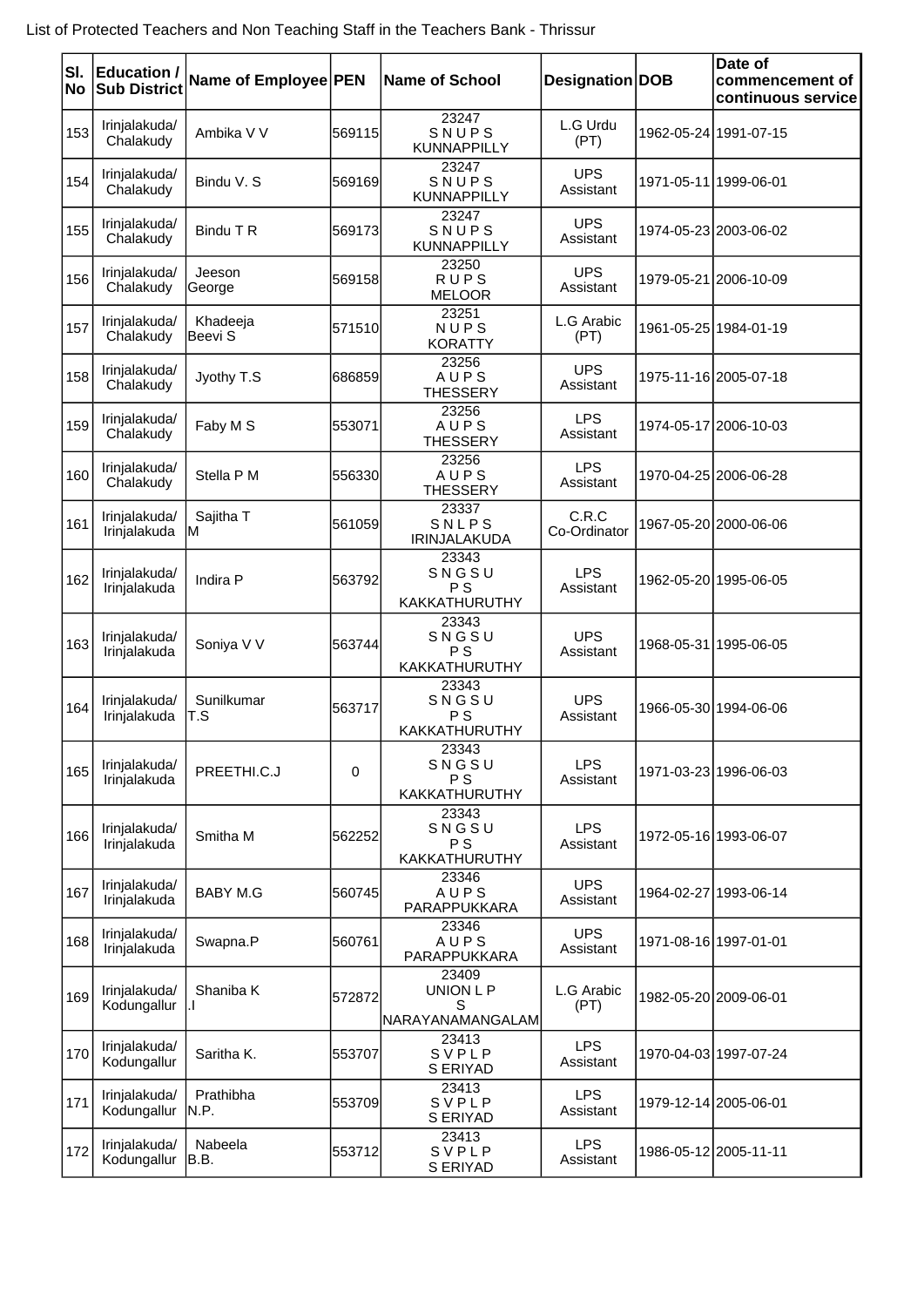| SI.<br>No | <b>Education /</b><br><b>Sub District</b> | Name of Employee PEN |        | <b>Name of School</b>                          | Designation DOB             |            | Date of<br>commencement of<br>continuous service |
|-----------|-------------------------------------------|----------------------|--------|------------------------------------------------|-----------------------------|------------|--------------------------------------------------|
| 173       | Irinjalakuda/<br>Kodungallur              | Naseema K<br>lм      | 553701 | 23413<br>SVPLP<br>S ERIYAD                     | L.G Arabic<br>(PT)          |            | 1963-03-25 1986-06-02                            |
| 174       | Irinjalakuda/<br>Kodungallur              | Rameena<br>IP.A.     | 553713 | 23413<br>SVPLP<br>S ERIYAD                     | <b>LPS</b><br>Assistant     |            | 1985-05-18 2006-06-05                            |
| 175       | Irinjalakuda/<br>Kodungallur              | Ishaque<br>IV.H.     | 556305 | 23423<br><b>LPSALA</b><br><b>GOTHURUTHI</b>    | L.G Arabic<br>(PT)          | 1966-05-31 | 1998-06-15                                       |
| 176       | Irinjalakuda/<br>Kodungallur              | Sulekha<br>IK.S.     | 555709 | 23431<br>AMLPS<br>PAPPINIVATTAM<br><b>EAST</b> | L.G Arabic<br>(PT)          |            | 1981-05-15 2003-10-22                            |
| 177       | Irinjalakuda/<br>Kodungallur              | S. Chithra           | 561657 | 23444<br>UPS<br><b>PULLUT</b>                  | <b>UPS</b><br>Assistant     |            | 1972-06-01 1996-06-04                            |
| 178       | Irinjalakuda/<br>Kodungallur              | A.A. Rakhi           | 561663 | 23444<br>UPS<br><b>PULLUT</b>                  | <b>UPS</b><br>Assistant     |            | 1975-05-15 2008-06-02                            |
| 179       | Irinjalakuda/<br>Kodungallur              | N.S. Sudha           | 561698 | 23444<br>UPS<br><b>PULLUT</b>                  | L.G Hindi                   |            | 1970-12-24 2000-02-05                            |
| 180       | Irinjalakuda/<br>Kodungallur              | Biju                 | 561679 | 23444<br>UPS<br><b>PULLUT</b>                  | Drawing<br>Teacher<br>(U.P) |            | 1972-05-20 1998-07-15                            |
| 181       | Irinjalakuda/<br>Kodungallur              | Jiji P L             | 558141 | 23446<br>AMIUP<br>S ERIYAD                     | <b>LPS</b><br>Assistant     |            | 1980-05-18 2006-06-01                            |
| 182       | Irinjalakuda/<br>Kodungallur              | AK<br>Sainabhi       | 558125 | 23446<br>AMIUP<br>S ERIYAD                     | <b>UPS</b><br>Assistant     | 1965-05-31 | 1992-06-03                                       |
| 183       | Irinjalakuda/<br>Kodungallur              | T V Reena            | 558120 | 23446<br>AMIUP<br>S ERIYAD                     | <b>LPS</b><br>Assistant     |            | 1970-05-09 1997-06-02                            |
| 184       | Irinjalakuda/<br>Kodungallur              | A A Sabira           | 558130 | 23446<br>AMIUP<br>S ERIYAD                     | <b>UPS</b><br>Assistant     |            | 1967-04-28 1997-06-02                            |
| 185       | Irinjalakuda/<br>Kodungallur              | T K Mini             | 558141 | 23446<br>AMIUP<br>S ERIYAD                     | <b>LPS</b><br>Assistant     |            | 1973-05-31 1999-06-01                            |
| 186       | Irinjalakuda/<br>Kodungallur              | V S Sini             | 558145 | 23446<br>AMIUP<br>S ERIYAD                     | <b>UPS</b><br>Assistant     |            | 1974-12-22 1974-12-22                            |
| 187       | Irinjalakuda/<br>Kodungallur              | V K Ali              | 558151 | 23446<br>AMIUP<br>S ERIYAD                     | L.G Urdu<br>(PT)            |            | 1962-10-16 1983-07-18                            |
| 188       | Irinjalakuda/<br>Kodungallur              | Shameena<br>IP.A.    | 667653 | 23447<br>HUPS<br>POILINGAPARAMBU               | <b>LPS</b><br>Assistant     |            | 1980-05-07 2010-06-01                            |
| 189       | Irinjalakuda/<br>Kodungallur              | Abdul<br>Nazar A.    | 559574 | 23450<br>UPS<br><b>EMMAD</b>                   | L.G Arabic<br>(PT)          |            | 1973-04-27 2009-06-01                            |
| 190       | Irinjalakuda/<br>Kodungallur              | Geethu A.R           | 739827 | 23451<br>UPS<br>KALARIPARAMBU                  | <b>LPS</b><br>Assistant     |            | 1989-05-16 2012-06-02                            |
| 191       | Irinjalakuda/<br>Kodungallur              | Hajara P.A           | 556674 | 23451<br>UPS<br>KALARIPARAMBU                  | L.G Arabic<br>(PT)          |            | 1970-05-22 2008-06-02                            |
| 192       | Irinjalakuda/<br>Kodungallur              | Sulekha<br>IP.M.     | 559979 | 23452<br><b>UPSALA</b>                         | L.G Arabic<br>(PT)          |            | 1962-02-11 1994-06-06                            |
| 193       | Irinjalakuda/<br>Kodungallur              | K C Ambily           | 572699 | 23455<br><b>BBUPS</b><br><b>METHALA</b>        | <b>LPS</b><br>Assistant     | 1974-05-27 | 1999-06-01                                       |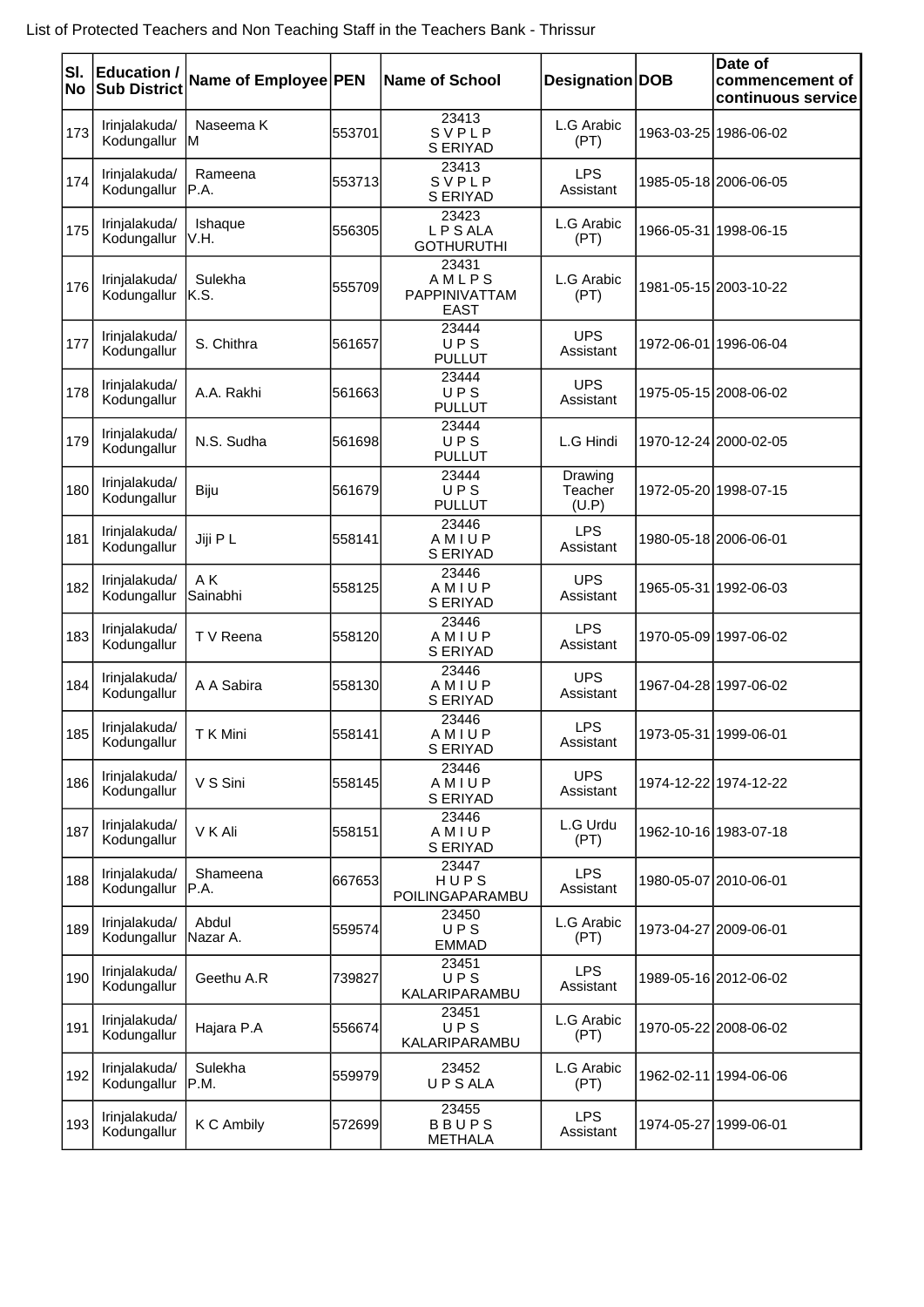| SI.<br><b>No</b> | <b>Education /</b><br><b>Sub District</b> | Name of Employee PEN   |        | <b>Name of School</b>                                  | Designation DOB            | Date of<br>commencement of<br>continuous service |
|------------------|-------------------------------------------|------------------------|--------|--------------------------------------------------------|----------------------------|--------------------------------------------------|
| 194              | Irinjalakuda/<br>Kodungallur              | K.B.<br>Binitha        | 572678 | 23455<br><b>BBUPS</b><br><b>METHALA</b>                | <b>UPS</b><br>Assistant    | 1972-05-16 2002-06-05                            |
| 195              | Irinjalakuda/<br>Kodungallur              | Raseena K              | 572679 | 23455<br><b>BBUPS</b><br><b>METHALA</b>                | <b>UPS</b><br>Assistant    | 1977-05-25 2007-07-16                            |
| 196              | Irinjalakuda/<br>Kodungallur              | Sheeja<br>IP.R.        | 572703 | 23455<br><b>BBUPS</b><br><b>METHALA</b>                | L.G Hindi                  | 1968-05-25 2000-07-17                            |
| 197              | Irinjalakuda/<br>Kodungallur              | Thisby P<br>IK         | 572707 | 23455<br><b>BBUPS</b><br><b>METHALA</b>                | Sewing<br>Teacher<br>(U.P) | 1963-06-15 1982-01-28                            |
| 198              | Irinjalakuda/<br>Kodungallur              | Jayaram<br>IN.G.       | 669628 | 23455<br><b>BBUPS</b><br><b>METHALA</b>                | <b>UPS</b><br>Assistant    | 1973-05-30 2005-07-06                            |
| 199              | Irinjalakuda/<br>Kodungallur              | Slnija<br>P.Sadanandan | 572681 | 23455<br><b>BBUPS</b><br><b>METHALA</b>                | <b>UPS</b><br>Assistant    | 1980-05-31 2005-08-16                            |
| 200              | Irinjalakuda/<br>Kodungallur              | Smithi T.K             | 558651 | 23460<br>SNKUP<br>SP.<br><b>VEMBALLUR</b>              | <b>UPS</b><br>Assistant    | 1974-05-24 2004-06-02                            |
| 201              | Irinjalakuda/<br>Kodungallur              | Sajeesh<br>IK.S.       | 716499 | 23460<br>SNKUP<br>SP.<br>VEMBALLUR                     | <b>LPS</b><br>Assistant    | 1985-04-01 2011-06-01                            |
| 202              | Irinjalakuda/<br>Kodungallur              | Mumthas<br>IK.M        | 558838 | 23460<br>SNKUP<br>SP.<br><b>VEMBALLUR</b>              | L.G Arabic<br>(PT)         | 1987-04-16 2008-06-02                            |
| 203              | Irinjalakuda/<br>Mala                     | Cuckoo Joy             | 564569 | 23505<br><b>NLPS</b><br>POOVATHUSSERY                  | <b>LPS</b><br>Assistant    | 1984-04-12 2005-06-02                            |
| 204              | Irinjalakuda/<br>Mala                     | Manju<br>Antony        | 563660 | 23505<br><b>NLPS</b><br>POOVATHUSSERY                  | <b>LPS</b><br>Assistant    | 1978-01-12 2005-06-03                            |
| 205              | Irinjalakuda/<br>Mala                     | Dhanya<br>Jose         | 656096 | 23505<br><b>NLPS</b><br>POOVATHUSSERY                  | <b>LPS</b><br>Assistant    | 1982-04-11 2006-06-05                            |
| 206              | Irinjalakuda/<br>Mala                     | Sahida K<br>lK         | 573229 | 23516<br>ALPS<br><b>KOTTANELLOOR</b>                   | <b>LPS</b><br>Assistant    | 1978-05-31 2005-01-04                            |
| 207              | Irinjalakuda/<br>Mala                     | Preetha T<br>ΙK        | 573252 | 23516<br>ALPS<br><b>KOTTANELLOOR</b>                   | <b>LPS</b><br>Assistant    | 1972-04-08 2001-01-23                            |
| 208              | Irinjalakuda/<br>Mala                     | Chandni K<br>IS        | 586788 | 23531<br>SVLPS<br>ANNANAD                              | <b>LPS</b><br>Assistant    | 1975-03-21 2004-06-02                            |
| 209              | Irinjalakuda/<br>Mala                     | Nisha K N              | 587129 | 23531<br>SVLPS<br>ANNANAD                              | <b>LPS</b><br>Assistant    | 1984-05-07 2006-06-05                            |
| 210              | Irinjalakuda/<br>Mala                     | Divya K V              | 734535 | 23540<br><b>RVLPS</b><br>KURUVILASEERY                 | C.R.C<br>Co-Ordinator      | 1976-02-14 2002-06-05                            |
| 211              | Irinjalakuda/<br>Mala                     | Faseela V<br>lΚ        | 734537 | 23540<br><b>RVLPS</b><br>KURUVILASEERY                 | C.R.C<br>Co-Ordinator      | 1980-05-20 2001-07-17                            |
| 212              | Irinjalakuda/<br>Mala                     | Joslin K<br>Thelakatt  | 734434 | 23542<br>ST.<br><b>AUGUSTINE'S</b><br>LPS<br>KADUKUTTY | C.R.C<br>Co-Ordinator      | 1975-05-25 2003-06-02                            |
| 213              | Irinjalakuda/<br>Mala                     | Unnikrishnan<br>ΙP     | 559880 | 23544<br>DPMUP<br>S<br>CHAKKAMPARAMBU                  | L.G Urdu                   | 1964-05-25 1987-07-15                            |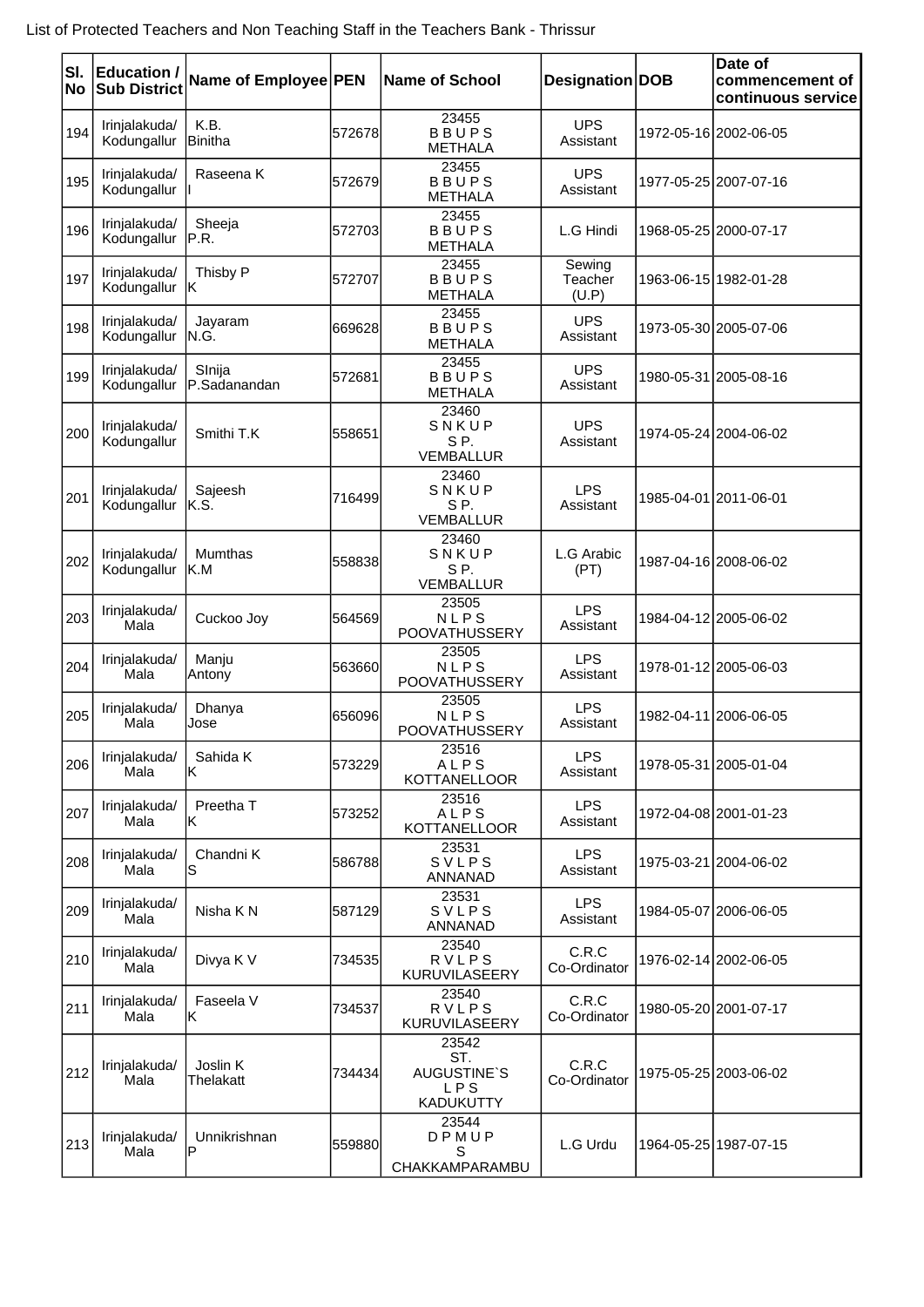| SI.<br>No | <b>Education /</b><br><b>Sub District</b> | Name of Employee PEN        |        | Name of School                                                  | Designation DOB         | Date of<br>commencement of<br>continuous service |
|-----------|-------------------------------------------|-----------------------------|--------|-----------------------------------------------------------------|-------------------------|--------------------------------------------------|
| 214       | Irinjalakuda/<br>Mala                     | Seena<br>Davis<br>Ambooken  | 568250 | 23548<br>AUPS<br><b>THUMBOOR</b>                                | <b>UPS</b><br>Assistant | 1973-04-20 2001-06-06                            |
| 215       | Irinjalakuda/<br>Mala                     | Mili<br>Antony              | 568235 | 23548<br>AUPS<br><b>THUMBOOR</b>                                | <b>UPS</b><br>Assistant | 1978-05-25 2001-06-06                            |
| 216       | Irinjalakuda/<br>Mala                     | Jincy<br>lPeter P           | 568261 | 23548<br>AUPS<br><b>THUMBOOR</b>                                | <b>UPS</b><br>Assistant | 1971-05-05 2004-06-05                            |
| 217       | Irinjalakuda/<br>Mala                     | Chindha R<br>V              | 567865 | 23548<br>AUPS<br><b>THUMBOOR</b>                                | <b>UPS</b><br>Assistant | 1974-04-10 2006-06-05                            |
| 218       | Irinjalakuda/<br>Mala                     | Reshma<br>Gopinath          | 567948 | 23548<br>AUPS<br><b>THUMBOOR</b>                                | C.R.C<br>Co-Ordinator   | 1980-04-29 2007-06-04                            |
| 219       | Chavakkad/<br>Kunnamkulam                 | Meena.C.I                   | 323346 | 24014<br>M. J. D.<br>H. S<br>Kunnamkulam                        | H.S.A<br>(NS)           | 1968-05-25 1998-06-01                            |
| 220       | Chavakkad/<br>lKunnamkulam                | Primrose.V.U                | 323494 | 24014<br>M. J. D.<br>H.S<br>Kunnamkulam                         | H.S.A<br>(Hindi)        | 1972-10-31 1998-07-01                            |
| 221       | Chavakkad/<br>Kunnamkulam                 | Jaison.P.T                  | 656922 | 24018<br>St.<br>Francis H.<br>S. S for<br><b>Boys</b><br>Mattom | FT Menial               | 1970-04-13 2010-05-03                            |
| 222       | Chavakkad/<br>Kunnamkulam Joyce           | Vinesh                      | 320998 | 24018<br>St.<br>Francis H.<br>S. S for<br>Boys<br>Mattom        | H.S.A<br>(English)      | 1982-09-21 2007-06-11                            |
| 223       | Chavakkad/<br>Kunnamkulam Joseph E        | Dejo                        | 731309 | 24018<br>St.<br>Francis H.<br>S. S for<br><b>Boys</b><br>Mattom | <b>UPS</b><br>Assistant | 1986-05-31 2011-06-01                            |
| 224       | Chavakkad/<br>Kunnamkulam J Mulakkal      | Jyothsana                   | 321751 | 24020<br>St.<br>Francis H.<br>S for<br>Girls<br>Mattom          | H.S.A<br>(Malayalam)    | 1981-05-31 2006-05-06                            |
| 225       | Chavakkad/<br>Kunnamkulam M               | VarunVarghese               | 321145 | 24020<br>St.<br>Francis H.<br>S for<br>Girls<br>Mattom          | L.G Hindi               | 1986-05-15 2004-01-07                            |
| 226       | Chavakkad/<br>Kunnamkulam                 | Geetha<br>Sajeev<br>Menon   | 319830 | 24022<br>Sarvodayam<br>H.S<br>Aryampadam                        | H.S.A<br>(Hindi)        | 1972-05-31 2004-06-16                            |
| 227       | Chavakkad/<br>Kunnamkulam                 | Sindhu.P.C                  | 322311 | 24030<br>H.S<br>Pengamuck                                       | H.S.A<br>(Maths)        | 1980-05-02 2005-05-19                            |
| 228       | Chavakkad/<br>Kunnamkulam                 | Sunder<br>Jisha<br>George.C | 396303 | 24030<br>H.S<br>Pengamuck                                       | H.S.A<br>(English)      | 1975-10-22 2008-06-02                            |
| 229       | Chavakkad/<br>Kunnamkulam                 | Merely.C.Mathew             | 656696 | 24030<br>H.S<br>Pengamuck                                       | H.S.A<br>(Malayalam)    | 1977-05-30 2009-06-01                            |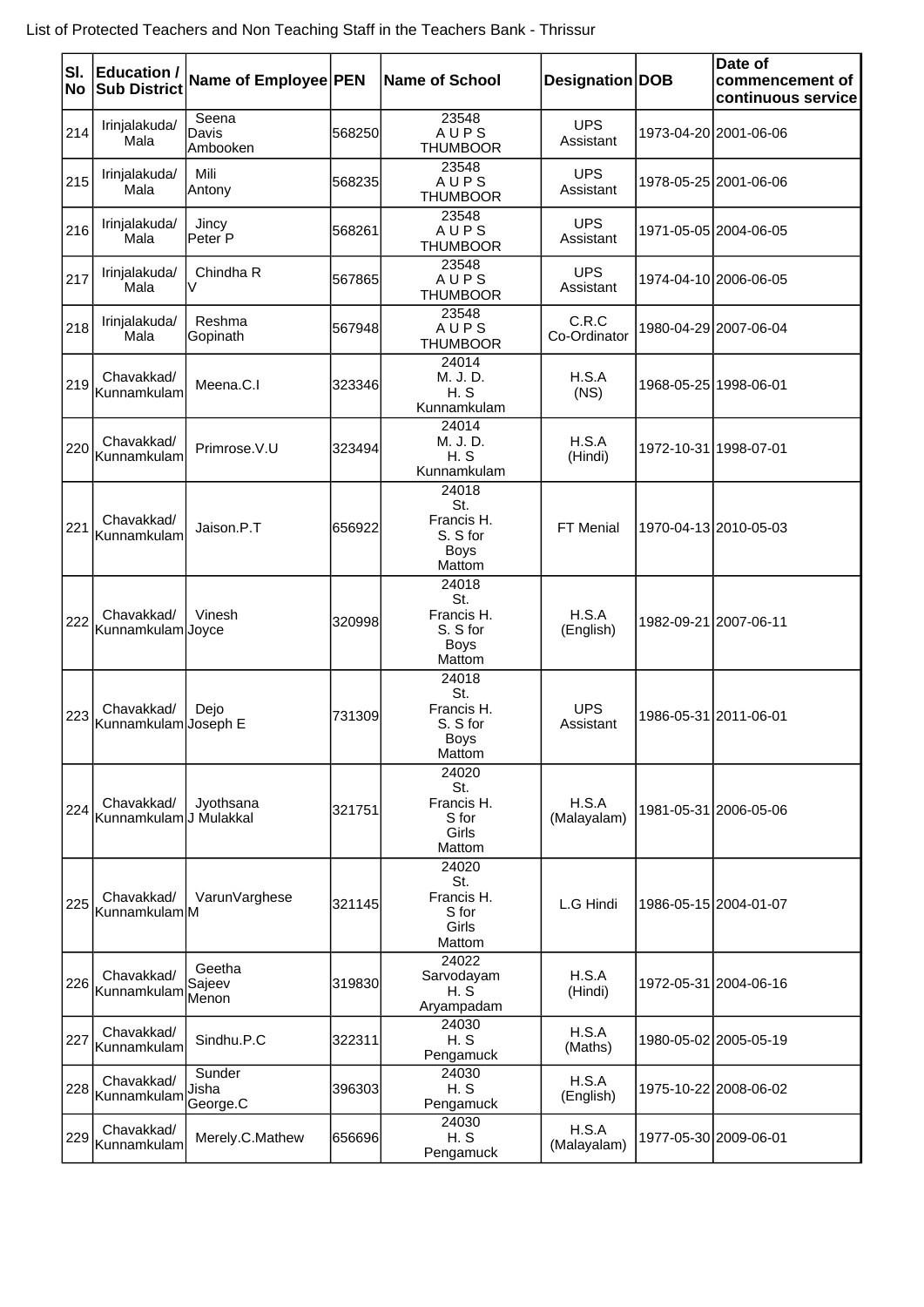|     | SI. Education /<br><b>No Sub District</b> | Name of Employee PEN       |        | <b>Name of School</b>                            | Designation DOB         | Date of<br>commencement of<br>continuous service |
|-----|-------------------------------------------|----------------------------|--------|--------------------------------------------------|-------------------------|--------------------------------------------------|
| 230 | Chavakkad/<br>Kunnamkulam George          | Reeja C                    | 322135 | 24030<br>H.S<br>Pengamuck                        | H.S.A<br>(Hindi)        | 1971-05-30 1997-06-02                            |
| 231 | Chavakkad/<br>lKunnamkulaml               | Vincy.T.S                  | 322107 | 24030<br>H.S<br>Pengamuck                        | H.S.A<br>(English)      | 1983-01-01 2006-09-20                            |
|     | Chavakkad/<br>232 Kunnamkulam Varghese.P  | Shiji                      | 322342 | 24030<br>H.S<br>Pengamuck                        | H.S.A<br>(NS)           | 1977-12-14 2006-06-05                            |
|     | Chavakkad/<br>233 Kunnamkulam George      | Figi P                     | 656744 | 24030<br>H.S<br>Pengamuck                        | <b>UPS</b><br>Assistant | 1984-03-31 2009-06-01                            |
| 234 | Chavakkad/<br>Kunnamkulam                 | Abitha.P.K                 | 422215 | 24030<br>H.S<br>Pengamuck                        | <b>UPS</b><br>Assistant | 1985-05-30 2009-06-01                            |
| 235 | Chavakkad/<br>Kunnamkulam                 | Rini.T.G                   | 488310 | 24030<br>H.S<br>Pengamuck                        | <b>UPS</b><br>Assistant | 1988-04-26 2009-06-01                            |
| 236 | Chavakkad/<br>Kunnamkulam                 | Priya.K.B                  | 675726 | 24030<br>H.S<br>Pengamuck                        | <b>UPS</b><br>Assistant | 1980-05-30 2009-06-01                            |
| 237 | Chavakkad/<br>Kunnamkulam Mooleppad       | Pratheesh                  | 448315 | 24030<br>H.S<br>Pengamuck                        | C.R.C<br>Co-Ordinator   | 1978-07-26 2004-06-02                            |
| 238 | Chavakkad/<br>Kunnamkulam                 | Simraj.K.S                 | 322455 | 24030<br>H.S<br>Pengamuck                        | H.S.A<br>(P.S)          | 1985-05-20 2007-06-14                            |
| 239 | Chavakkad/<br>Kunnamkulam                 | Sheeja.C,.J                | 407391 | 24030<br>H.S<br>Pengamuck                        | H.S.A<br>(P.S)          | 1974-02-01 2008-06-02                            |
| 240 | Chavakkad/<br>Mullassery                  | Seena.T.J                  | 364754 | 24040<br>M. A. S.<br>M. V. H.<br>S.S<br>Venmanad | H.S.A<br>(SS)           | 1973-05-28 2001-06-06                            |
| 241 | Chavakkad/<br>Mullassery                  | Sunitha.K                  | 364644 | 24040<br>M. A. S.<br>M. V. H.<br>S.S<br>Venmanad | H.S.A<br>(Hindi)        | 1975-12-24 2001-10-16                            |
| 242 | Chavakkad/<br>Mullassery                  | Sajana<br>Abdul<br>Rahiman | 364749 | 24040<br>M. A. S.<br>M. V. H.<br>S.S<br>Venmanad | H.S.A<br>(English)      | 1983-05-31 2007-06-04                            |
| 243 | Chavakkad/<br>Mullassery                  | Reena<br>Louies            | 364766 | 24040<br>M. A. S.<br>M. V. H.<br>S.S<br>Venmanad | H.S.A<br>(Maths)        | 1975-09-28 2008-06-02                            |
| 244 | Chavakkad/<br>Mullassery                  | Bindu.V.C                  | 364738 | 24040<br>M. A. S.<br>M. V. H.<br>S.S<br>Venmanad | C.R.C<br>Co-Ordinator   | 1974-05-30 2008-06-02                            |
| 245 | Chavakkad/<br>Mullassery                  | Reeja.C.R                  | 691644 | 24040<br>M. A. S.<br>M. V. H.<br>S.S<br>Venmanad | C.R.C<br>Co-Ordinator   | 1973-05-27 2008-06-02                            |
| 246 | Chavakkad/<br>Mullassery                  | Hima<br>Vincent C          | 364656 | 24040<br>M. A. S.<br>M. V. H.<br>S.S<br>Venmanad | C.R.C<br>Co-Ordinator   | 1984-05-11 2008-06-09                            |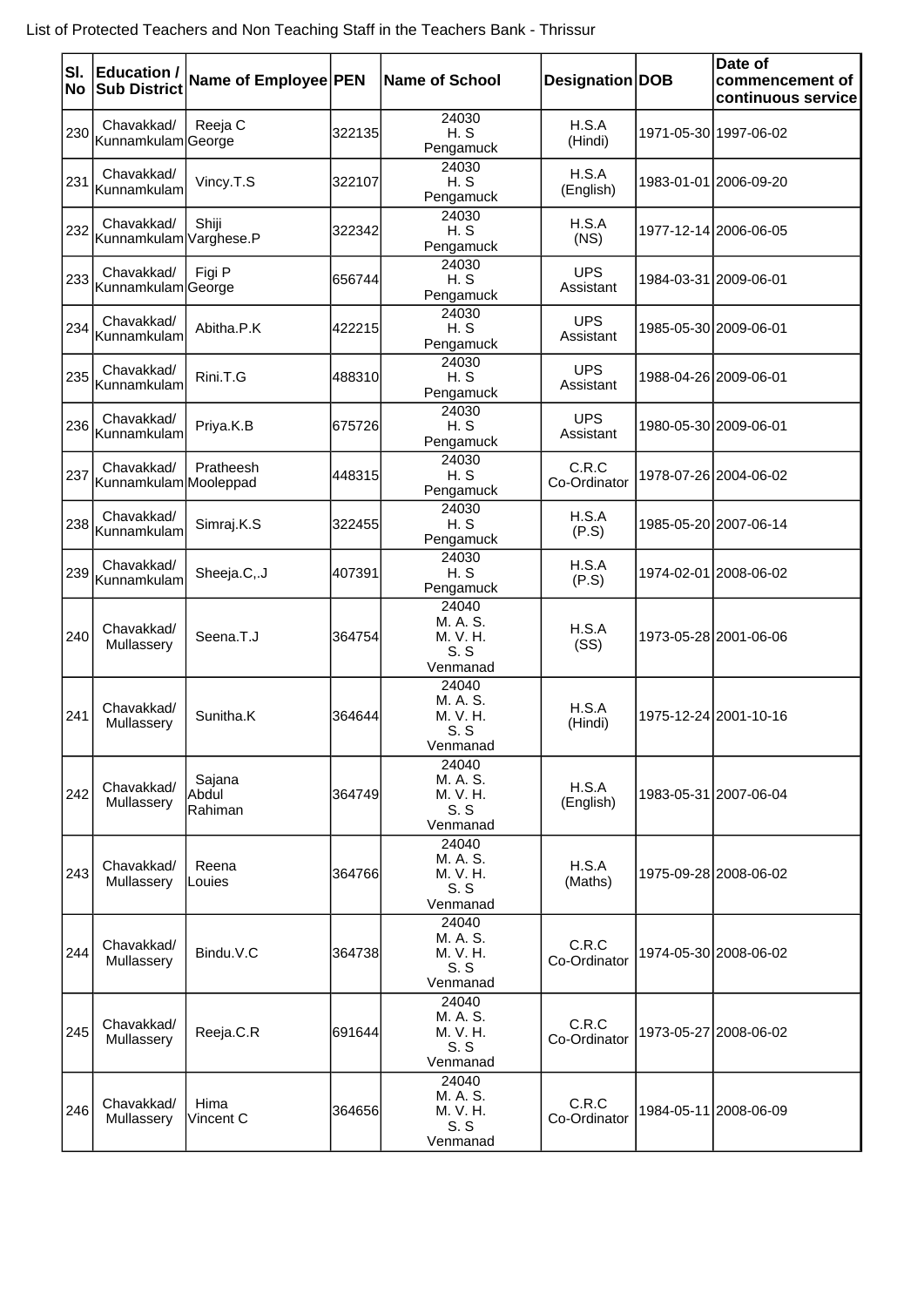| SI.<br><b>No</b> | <b>Education /</b><br><b>Sub District</b> | Name of Employee PEN   |        | Name of School                                    | Designation DOB            | Date of<br>commencement of<br>continuous service |
|------------------|-------------------------------------------|------------------------|--------|---------------------------------------------------|----------------------------|--------------------------------------------------|
| 247              | Chavakkad/<br>Chavakkad                   | Deepukumar.M           | 401367 | 24043<br>V. R. A.<br>M. H. S<br>Thaikkad<br>South | FT Menial                  | 1984-03-31 2007-06-01                            |
| 248              | Chavakkad/<br>Chavakkad                   | Jain C<br>John         | 691076 | 24046<br>Islamic V.<br><b>H.S.S</b><br>Orumanayur | C.R.C<br>Co-Ordinator      | 1971-05-21 1997-07-24                            |
| 249              | Chavakkad/<br>Chavakkad                   | Sheeba.R.K             | 691073 | 24046<br>Islamic V.<br><b>H.S.S</b><br>Orumanayur | C.R.C<br>Co-Ordinator      | 1975-05-28 1997-07-21                            |
| 250              | Chavakkad/<br>Chavakkad                   | Bindu.P.K              | 691075 | 24046<br>Islamic V.<br><b>H.S.S</b><br>Orumanayur | C.R.C<br>Co-Ordinator      | 1972-04-04 1997-07-24                            |
| 251              | Chavakkad/<br>Chavakkad                   | Soudha.E.U             | 691069 | 24046<br>Islamic V.<br><b>H.S.S</b><br>Orumanayur | C.R.C<br>Co-Ordinator      | 1963-12-30 1998-06-01                            |
| 252              | Chavakkad/<br>Chavakkad                   | <b>Bicy</b><br>George  | 691077 | 24046<br>Islamic V.<br><b>H.S.S</b><br>Orumanayur | C.R.C<br>Co-Ordinator      | 1972-09-05 1999-06-01                            |
| 253              | Chavakkad/<br>Chavakkad                   | Aboobacker             | 691079 | 24046<br>Islamic V.<br><b>H.S.S</b><br>Orumanayur | C.R.C<br>Co-Ordinator      | 1976-06-05 2001-07-18                            |
| 254              | Chavakkad/<br>Chavakkad                   | Siji.C.J               | 691082 | 24046<br>Islamic V.<br><b>H.S.S</b><br>Orumanayur | C.R.C<br>Co-Ordinator      | 1974-05-31 2003-06-02                            |
| 255              | Chavakkad/<br>Chavakkad                   | Rajini.P.S             | 691086 | 24046<br>Islamic V.<br><b>H.S.S</b><br>Orumanayur | C.R.C<br>Co-Ordinator      | 1971-05-30 2004-07-01                            |
| 256              | Chavakkad/<br>Chavakkad                   | Beatris.K.A            | 324617 | 24046<br>Islamic V.<br><b>H.S.S</b><br>Orumanayur | H.S.A<br>(SS)              | 1962-05-14 1997-06-02                            |
| 257              | Chavakkad/<br>Chavakkad                   | E.C.Ragesh             | 335440 | 24047<br>M. R. R.<br>M. H. S<br>Chavakkad         | FT Menial                  | 1978-04-06 2006-02-01                            |
| 258              | Chavakkad/<br>Chavakkad                   | K Sreejith             | 334396 | 24047<br>M. R. R.<br>M. H. S<br>Chavakkad         | Clerk                      | 1977-05-10 2000-04-01                            |
| 259              | Chavakkad/<br>Valappad                    | P.R.Preetha<br>lKumari | 327624 | 24050<br>National<br><b>H.S.S</b><br>Engandiyur   | Sewing<br>Teacher<br>(H.S) | 1965-05-26 1991-06-20                            |
| 260              | Chavakkad/<br>Chavakkad                   | JiJi P<br>Simon        | 322642 | 24052<br>St.<br>George's<br>H.S<br>Thozhiyur      | H.S.A<br>(Hindi)           | 1967-01-13 1997-06-02                            |
| 261              | Chavakkad/<br>Chavakkad                   | Sujatha.A              | 407414 | 24052<br>St.<br>George's<br>H.S<br>Thozhiyur      | H.S.A<br>(Malayalam)       | 1964-04-14 1994-06-06                            |
| 262              | Chavakkad/<br>Chavakkad                   | Jophy.C.J              | 691166 | 24053<br>H. S.<br>Thiruvalayannur                 | C.R.C<br>Co-Ordinator      | 1974-05-10 2007-06-04                            |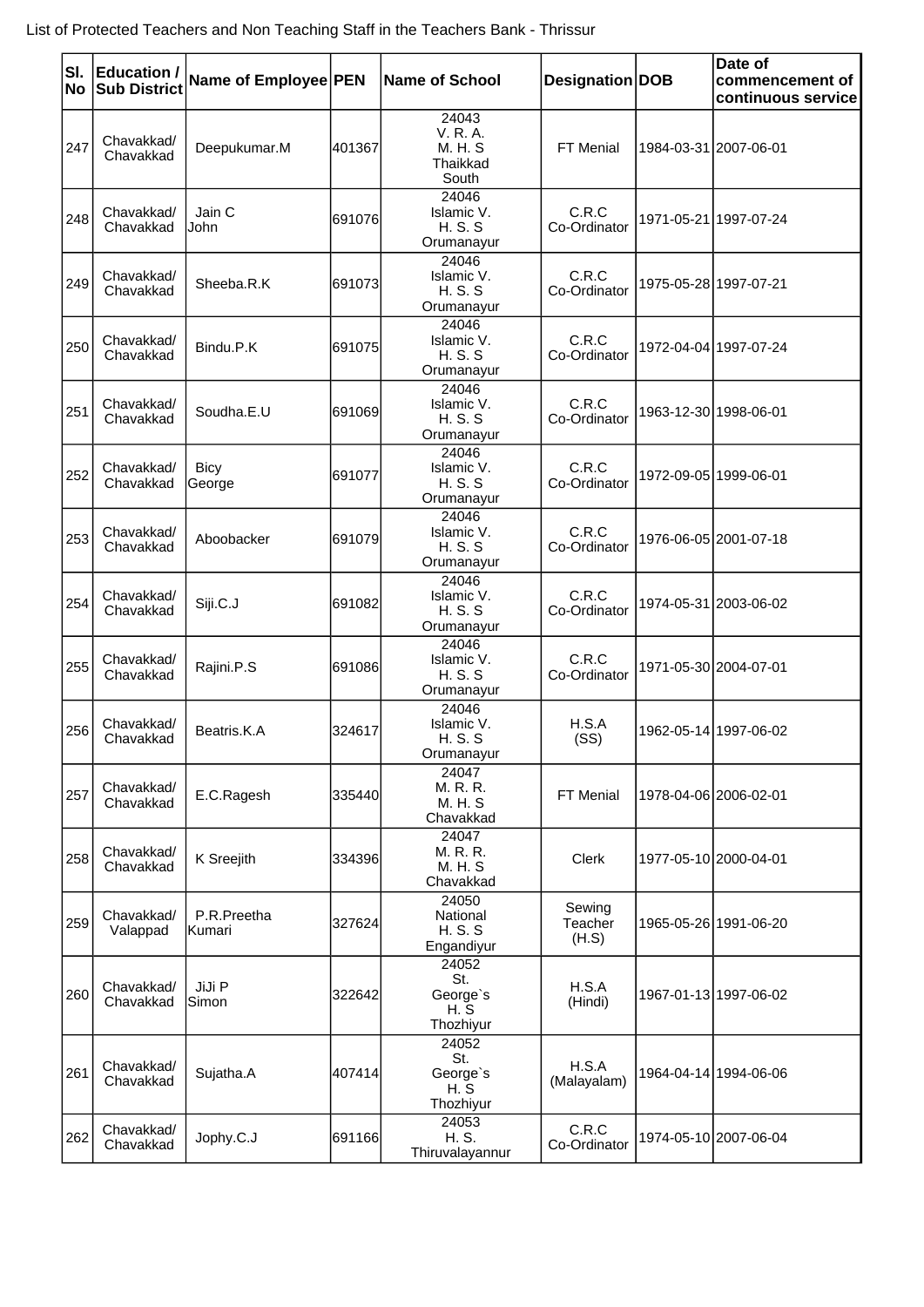| SI.<br>No | <b>Education /</b><br><b>Sub District</b> | Name of Employee PEN     |        | <b>Name of School</b>                           | Designation DOB         | Date of<br>commencement of<br>continuous service |
|-----------|-------------------------------------------|--------------------------|--------|-------------------------------------------------|-------------------------|--------------------------------------------------|
| 263       | Chavakkad/<br>Chavakkad                   | Vani.M                   | 691165 | 24053<br>H. S.<br>Thiruvalayannur               | C.R.C<br>Co-Ordinator   | 1967-05-01 2007-06-04                            |
| 264       | Chavakkad/<br>Valappad                    | M.A.Dilshad              | 326240 | 24063<br>R. M. V.<br><b>H.S.S</b><br>Perinjanam | C.R.C<br>Co-Ordinator   | 1977-05-30 2003-07-23                            |
| 265       | Chavakkad/<br>Valappad                    | K.R.Mala                 | 691691 | 24063<br>R. M. V.<br><b>H.S.S</b><br>Perinjanam | C.R.C<br>Co-Ordinator   | 1976-05-18 2003-06-02                            |
| 266       | Chavakkad/<br>Chavakkad                   | Raveendran.C.K.          | 348089 | 24072<br>Sree<br>Krishna H.<br>S.S<br>Guruvayur | <b>Clerk</b>            | 1962-03-30 1998-08-06                            |
| 267       | Chavakkad/<br>Chavakkad                   | Sudheer<br>IP.K          | 691142 | 24072<br>Sree<br>Krishna H.<br>S.S<br>Guruvayur | FT Menial               | 1978-03-05 2012-05-11                            |
| 268       | Chavakkad/<br>Mullassery                  | Jannath.V.K.             | 709298 | 24079<br>Aleemul<br>Islam H.<br>S.S<br>Padoor   | H.S.A<br>(Malayalam)    | 1983-10-23 2013-06-01                            |
| 269       | Chavakkad/<br>Mullassery                  | Sushoba                  | 364575 | 24079<br>Aleemul<br>Islam H.<br>S.S<br>Padoor   | C.R.C<br>Co-Ordinator   | 1972-06-11 2002-07-15                            |
| 270       | Chavakkad/<br>Chavakkad                   | Valsa T J                | 611129 | 24231<br>A. L. P. S<br>Kavukkanappetty          | <b>LPS</b><br>Assistant | 1971-06-01 2001-06-05                            |
| 271       | Chavakkad/<br>Chavakkad                   | <b>Bijoy P</b><br>Mathew | 611137 | 24231<br>A, L, P, S<br>Kavukkanappetty          | <b>LPS</b><br>Assistant | 1973-05-10 2002-06-05                            |
| 272       | Chavakkad/<br>Chavakkad                   | Jishad A S               | 611145 | 24231<br>A. L. P. S<br>Kavukkanappetty          | <b>LPS</b><br>Assistant | 1981-05-20 2009-06-01                            |
| 273       | Chavakkad/<br>Chavakkad                   | Ruby C V                 | 556831 | 24232<br>H. A. A.<br>M. L. P. S<br>Madu         | <b>LPS</b><br>Assistant | 1968-03-13 1993-06-07                            |
| 274       | Chavakkad/<br>Chavakkad                   | Abdul<br>lKhader E K     | 652102 | 24238<br>A. M. L.<br>P.S<br>Orumanayur          | L.G Arabic<br>(PT)      | 1967-04-05 1994-06-06                            |
| 275       | Chavakkad/<br>Chavakkad                   | Haneefa M<br>ΙM          | 648557 | 24239<br>A. M. L.<br>P.S<br>Palayur             | L.G Arabic<br>(PT)      | 1982-05-16 2005-06-01                            |
| 276       | Chavakkad/<br>Chavakkad                   | Resmi C A                | 656056 | 24240<br>A. M. L.<br>P.S<br>Pappali             | C.R.C<br>Co-Ordinator   | 1976-05-29 2006-06-21                            |
| 277       | Chavakkad/<br>Chavakkad                   | Manjula<br>Antony K      | 656010 | 24240<br>A. M. L.<br>P.S<br>Pappali             | C.R.C<br>Co-Ordinator   | 1975-05-22 2006-06-05                            |
| 278       | Chavakkad/<br>Chavakkad                   | Muhammed<br>Rafeek K     | 656044 | 24240<br>A. M. L.<br>P.S<br>Pappali             | C.R.C<br>Co-Ordinator   | 1978-05-25 2006-06-05                            |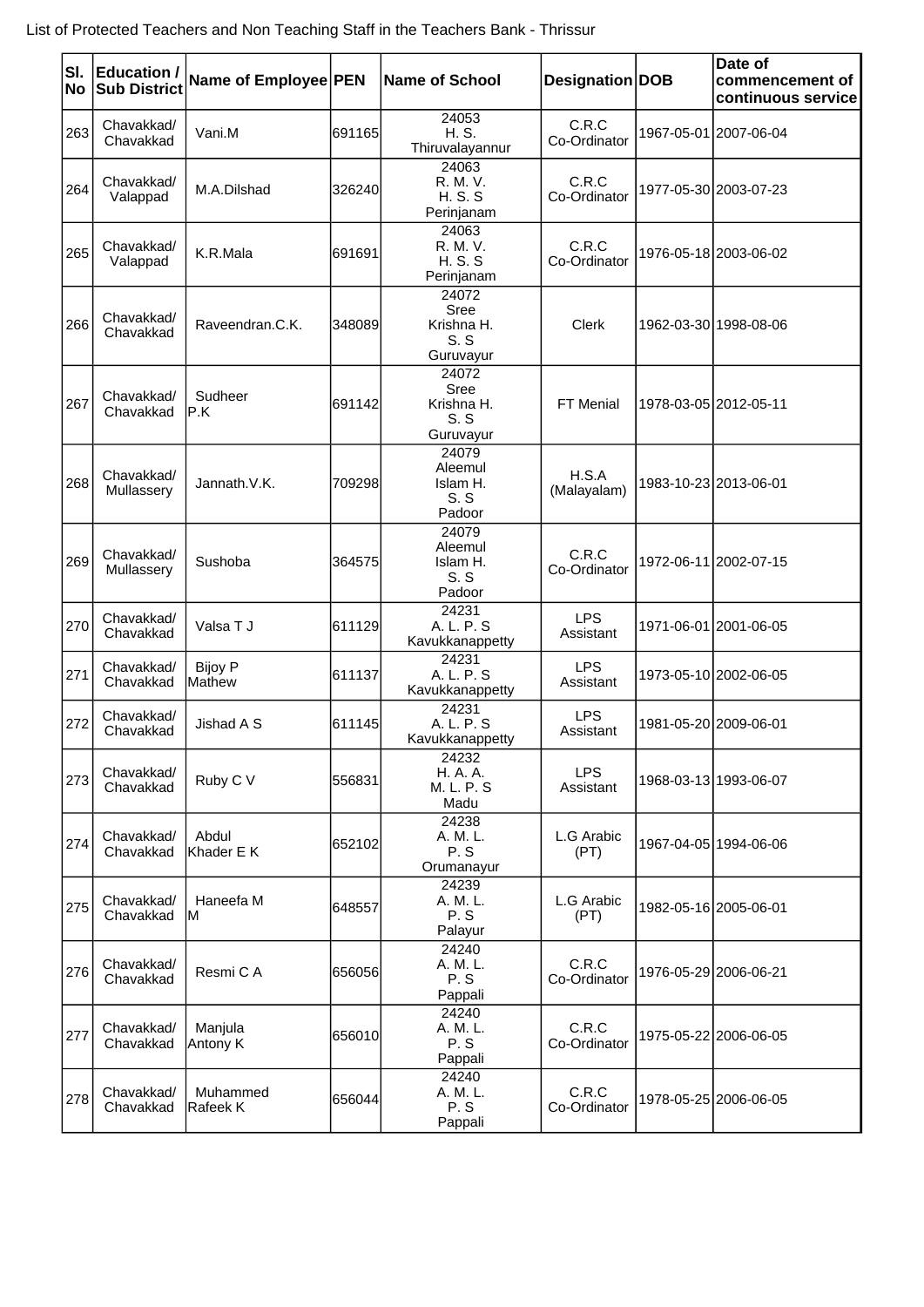| SI.<br><b>No</b> | <b>Education /</b><br><b>Sub District</b> | Name of Employee PEN                   |        | Name of School                              | Designation DOB         | Date of<br>commencement of<br>continuous service |
|------------------|-------------------------------------------|----------------------------------------|--------|---------------------------------------------|-------------------------|--------------------------------------------------|
| 279              | Chavakkad/<br>Chavakkad                   | Souda M                                | 734679 | 24250<br>A. M. L.<br>P.S<br>Vylathur        | C.R.C<br>Co-Ordinator   | 1978-05-20 2001-06-06                            |
| 280              | Chavakkad/<br>Chavakkad                   | Shiny M V                              | 647641 | 24258<br>A. M. U.<br>P.S<br>Akalad          | <b>LPS</b><br>Assistant | 1972-05-25 2000-06-19                            |
| 281              | Chavakkad/<br>Chavakkad                   | Saji<br>Thomas C                       | 647474 | 24258<br>A. M. U.<br>P.S<br>Akalad          | <b>LPS</b><br>Assistant | 1970-06-01 1996-06-03                            |
| 282              | Chavakkad/<br>Chavakkad                   | Meera T                                | 646980 | 24258<br>A. M. U.<br>P.S<br>Akalad          | C.R.C<br>Co-Ordinator   | 1977-10-20 2003-06-02                            |
| 283              | Chavakkad/<br>Chavakkad                   | Smitha TV                              | 647588 | 24258<br>A. M. U.<br>P.S<br>Akalad          | L.G Hindi<br>(PT)       | 1980-04-29 2003-06-02                            |
| 284              | Chavakkad/<br>Chavakkad                   | Neena I M                              | 604553 | 24261<br>A. U. P. S<br>Guruvayur            | <b>LPS</b><br>Assistant | 1967-05-30 1989-06-01                            |
| 285              | Chavakkad/<br>Chavakkad                   | Linda Tony<br>Thakakkottor             | 604636 | 24261<br>A. U. P. S<br>Guruvayur            | <b>LPS</b><br>Assistant | 1971-03-13 1992-06-01                            |
| 286              | Chavakkad/<br>Chavakkad                   | Litty<br>Antony K                      | 604476 | 24261<br>A. U. P. S<br>Guruvayur            | <b>LPS</b><br>Assistant | 1970-05-28 1993-06-07                            |
| 287              | Chavakkad/<br>Chavakkad                   | Mini C                                 | 451184 | 24264<br>A. U. P. S.<br>Orumanayur          | C.R.C<br>Co-Ordinator   | 1972-11-12 2003-06-02                            |
| 288              | Chavakkad/<br>Chavakkad                   | Feby P A                               | 571167 | 24273<br>A. U. P. S<br>Vazhappilly          | <b>UPS</b><br>Assistant | 1980-05-30 2006-06-05                            |
| 289              | Chavakkad/<br>Chavakkad                   | Suramya M<br>IB                        | 571117 | 24273<br>A. U. P. S<br>Vazhappilly          | L.G<br>Sanskrit<br>(PT) | 1988-04-13 2007-08-01                            |
| 290              | Chavakkad/<br>Chavakkad                   | Muhammed<br> Salahudheen <br>Thangal B | 673428 | 24273<br>A. U. P. S<br>Vazhappilly          | L.G Urdu<br>(PT)        | 1979-02-10 2011-06-27                            |
| 291              | Chavakkad/<br>Chavakkad                   | Jency Joy                              | 571048 | 24273<br>A. U. P. S<br>Vazhappilly          | <b>LPS</b><br>Assistant | 1983-02-27 2006-06-05                            |
| 292              | Chavakkad/<br>Chavakkad                   | Anu<br>Varghese                        | 571082 | 24273<br>A. U. P. S<br>Vazhappilly          | <b>LPS</b><br>Assistant | 1986-05-06 2006-06-05                            |
| 293              | Chavakkad/<br>Kunnamkulaml.V              | Geetha K                               | 557308 | 24308<br><b>M.L. P. S</b><br>Adhur          | <b>LPS</b><br>Assistant | 1970-04-15 1996-07-15                            |
| 294              | Chavakkad/<br>Kunnamkulam                 | K.p.Deepthi                            | 223416 | 24308<br><b>M.L. P. S</b><br>Adhur          | <b>LPS</b><br>Assistant | 1972-05-31 1997-11-24                            |
| 295              | Chavakkad/<br>Kunnamkulam                 | Sheeba C F                             | 0      | 24308<br><b>M.L. P. S</b><br>Adhur          | <b>LPS</b><br>Assistant | 1982-05-15 2002-06-05                            |
| 296              | Chavakkad/<br>Kunnamkulam.A               | Ullas, V                               | 567821 | 24312<br>M.G. M. L.<br>P.S<br>Chiramanangad | <b>LPS</b><br>Assistant | 1976-05-07 2000-06-05                            |
| 297              | Chavakkad/<br>Kunnamkulam                 | K.M.Meera                              | 563771 | 24314<br>C. M. L.<br>P.S<br>Karikkad        | <b>LPS</b><br>Assistant | 1971-10-30 1997-06-02                            |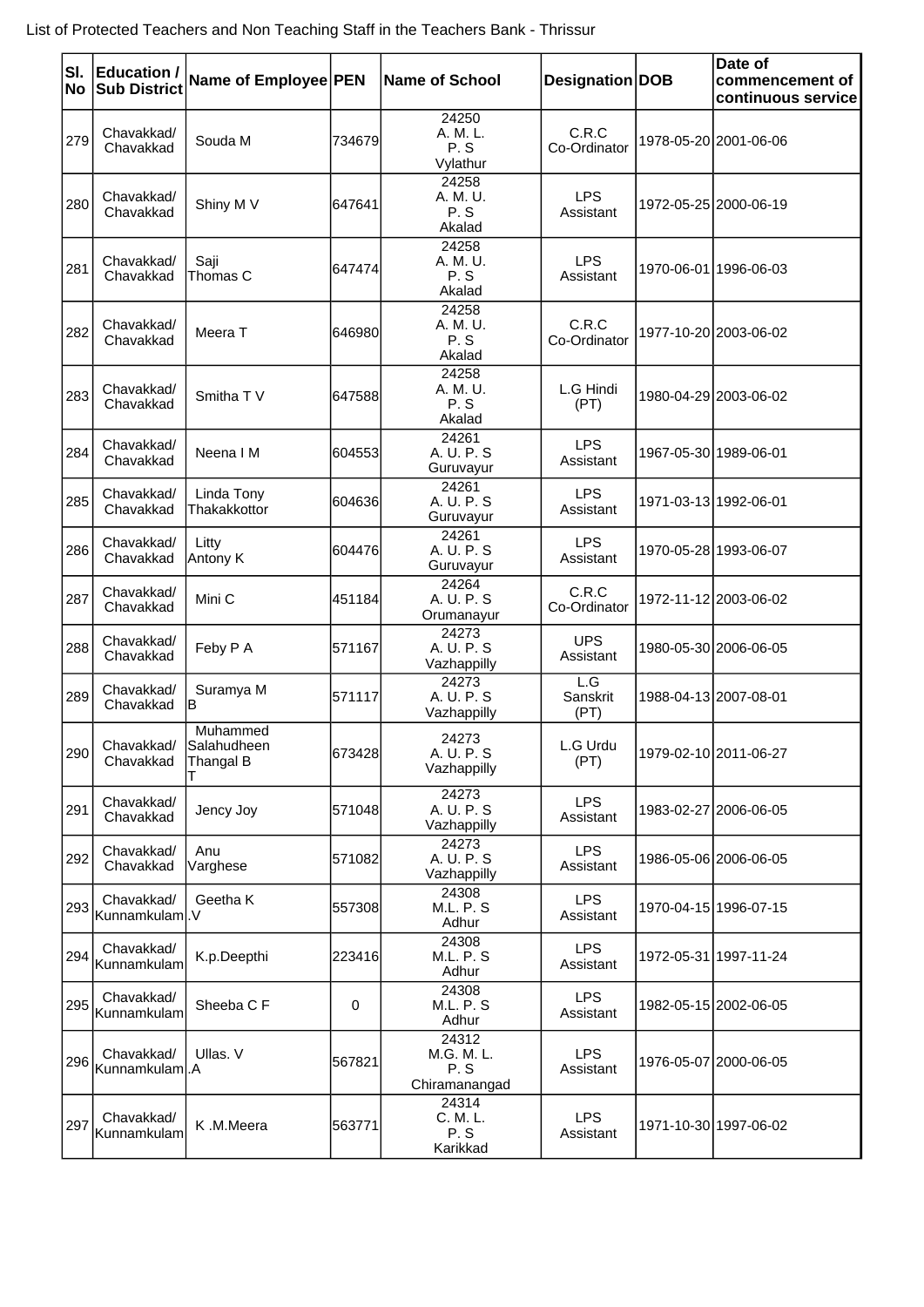| SI.<br>No | <b>Education /</b><br><b>Sub District</b> | Name of Employee PEN                |        | <b>Name of School</b>                            | Designation DOB         | Date of<br>commencement of<br>continuous service |
|-----------|-------------------------------------------|-------------------------------------|--------|--------------------------------------------------|-------------------------|--------------------------------------------------|
|           | Chavakkad/                                | Jisna<br>298 Kunnamkulam KANIYAMBAL | 441555 | 24317<br>C. M. S.<br>L. P. S<br>Kaniyampal       | <b>LPS</b><br>Assistant | 1985-09-20 2006-06-05                            |
| 299       | Chavakkad/<br>Kunnamkulam Cheruvathoor    | Tina J                              | 564642 | 24318<br>E. M. S.<br>L. P. S<br>Kattakampal      | <b>LPS</b><br>Assistant | 1988-05-14 2010-06-01                            |
| 300       | Chavakkad/<br>Kunnamkulam                 | M.S.Bindu                           | 564635 | 24318<br>E. M. S.<br>L. P. S<br>Kattakampal      | <b>LPS</b><br>Assistant | 1975-05-01 1998-06-01                            |
| 301       | Chavakkad/<br>Kunnamkulam                 | Roshni.v.k                          | 563666 | 24319<br>V.S<br>Kizhoor                          | C.R.C<br>Co-Ordinator   | 1964-05-30 2003-10-22                            |
|           | Chavakkad/<br>302 Kunnamkulam Skaria A    | Sumy                                | 563649 | 24319<br>V.S<br>Kizhoor                          | <b>LPS</b><br>Assistant | 1976-05-27 1999-06-01                            |
| 303       | Chavakkad/<br>Kunnamkulam                 | Syja M R                            | 728378 | 24324<br>M. G. M.<br>L. P. S<br>Marathankode     | <b>LPS</b><br>Assistant | 1971-05-29 2000-06-14                            |
|           | Chavakkad/<br>304 Kunnamkulam Abraham     | Helii C                             | 728377 | 24324<br>M. G. M.<br>L. P. S<br>Marathankode     | <b>LPS</b><br>Assistant | 1980-11-25 2003-06-02                            |
| 305       | Chavakkad/<br>Kunnamkulam THAMBY          | <b>PRAJISH</b>                      | 667998 | 24325<br>National<br>L. P. S<br>Manaly           | <b>LPS</b><br>Assistant | 1986-10-03 2011-06-01                            |
| 306       | Chavakkad/<br>Kunnamkulam Wilson          | Vimi C                              | 563892 | 24330<br>D. S. S.<br>L. P. S<br>Pazhunnana       | <b>LPS</b><br>Assistant | 1978-02-28 2003-06-02                            |
| 307       | Chavakkad/<br>Kunnamkulam Panakkal        | Shemy C                             | 563899 | 24330<br>D. S. S.<br>L. P. S<br>Pazhunnana       | <b>LPS</b><br>Assistant | 1981-05-31 2005-08-22                            |
|           | Chavakkad/<br>308 Kunnamkulam Ki          | Leena ROSE                          | 567720 | 24334<br>St.<br>Joseph's<br>L. P. S<br>Aloor     | <b>LPS</b><br>Assistant | 1977-04-01 2002-06-05                            |
| 309       | Chavakkad/<br>Kunnamkulam                 | Leena k G                           | 567727 | 24334<br>St.<br>Joseph's<br>L. P. S<br>Aloor     | <b>LPS</b><br>Assistant | 1972-05-25 2004-06-02                            |
| 310       | Chavakkad/<br>Kunnamkulam                 | Ambili OP                           | 564620 | 24338<br>A. L. P. S<br>Thippilissery             | <b>LPS</b><br>Assistant | 1975-03-10 2005-06-06                            |
| 311       | Chavakkad/<br>Kunnamkulam                 | Sudha P                             | 564614 | 24338<br>A. L. P. S<br>Thippilissery             | <b>LPS</b><br>Assistant | 1977-05-08 2004-06-02                            |
|           | Chavakkad/<br>312 Kunnamkulam Thattil     | Bindu J                             | 560177 | 24341<br>R. M. L.<br>P.S<br>.Velur               | C.R.C<br>Co-Ordinator   | 1975-05-31 2004-06-02                            |
| 313       | Chavakkad/<br>Kunnamkulam                 | Suni PK                             | 560161 | 24341<br>R. M. L.<br>P.S<br>.Velur               | <b>LPS</b><br>Assistant | 1976-05-03 2001-06-06                            |
|           | Chavakkad/<br>314 Kunnamkulam             | T J .Jaisy                          | 561894 | 24353<br>Gnanaprakasini.<br>U. P. S.<br>Kecherry | <b>UPS</b><br>Assistant | 1976-04-28 2005-06-01                            |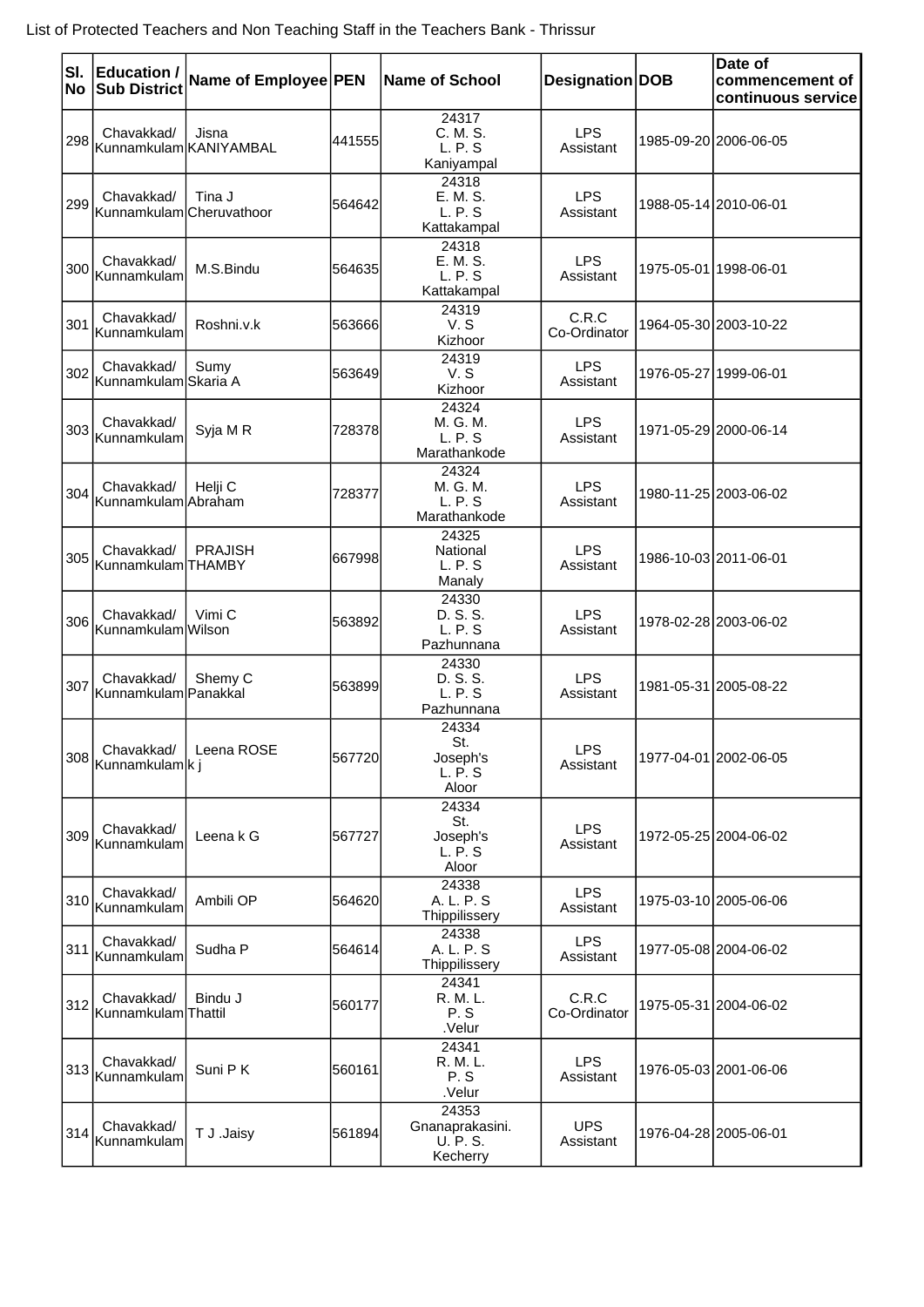| SI.<br>No | <b>Education /</b><br><b>Sub District</b> | Name of Employee PEN |        | <b>Name of School</b>                                 | Designation DOB         | Date of<br>commencement of<br>continuous service |
|-----------|-------------------------------------------|----------------------|--------|-------------------------------------------------------|-------------------------|--------------------------------------------------|
| 315       | Chavakkad/<br>Kunnamkulam Paul            | Bleesy               | 674399 | 24353<br>Gnanaprakasini.<br><b>U.P.S.</b><br>Kecherry | <b>UPS</b><br>Assistant | 1983-06-01 2006-06-05                            |
| 316       | Chavakkad/<br>Kunnamkulam Cheruvathoor    | Shery                | 674397 | 24353<br>Gnanaprakasini.<br><b>U.P.S.</b><br>Kecherry | <b>UPS</b><br>Assistant | 1977-04-25 2011-06-01                            |
| 317       | Chavakkad/<br>Kunnamkulam                 | A V Jaya             | 561903 | 24353<br>Gnanaprakasini.<br>U. P. S.<br>Kecherry      | L.G Hindi               | 1966-06-25 2001-06-06                            |
| 318       | Chavakkad/<br>Kunnamkulam C.P             | LAILIKA              | 564991 | 24355<br>M. P. M.<br>U. P. S<br>Marathencode          | <b>UPS</b><br>Assistant | 1969-05-27 1992-06-01                            |
| 319       | Chavakkad/<br>Kunnamkulam                 | Laiza C.L            | 564978 | 24355<br>M. P. M.<br>U. P. S<br>Marathencode          | <b>UPS</b><br>Assistant | 1966-05-15 1991-06-21                            |
| 320       | Chavakkad/<br>Kunnamkulam Chungath I      | <b>Ivee</b>          | 564986 | 24355<br>M. P. M.<br>U. P. S<br>Marathencode          | <b>UPS</b><br>Assistant | 1963-12-08 1993-06-07                            |
| 321       | Chavakkad/<br>Kunnamkulam                 | Darly C.M            | 565004 | 24355<br>M. P. M.<br>U. P. S<br>Marathencode          | L.G Hindi               | 1963-05-31 1996-06-03                            |
| 322       | Chavakkad/<br><b>Kunnamkulam</b>          | Jaison V P           | 0      | 24355<br>M. P. M.<br>U. P. S<br>Marathencode          | <b>UPS</b><br>Assistant | 1966-05-25 1990-06-04                            |
|           | Chavakkad/<br>323 Kunnamkulam P           | Ditty Tom            | 561912 | 24356<br>St. Thomas<br>U. P. S<br>Parannur            | <b>UPS</b><br>Assistant | 1979-05-15 2004-06-07                            |
| 324       | Chavakkad/<br>Kunnamkulam                 | Vinu M A             | 0      | 24357<br>L. M. U.<br>P.S<br>Perumpilavu               | <b>LPS</b><br>Assistant | 1981-12-28 2005-08-03                            |
| 325       | Chavakkad/<br>Mullassery                  | Rency<br>Antony V    | 690844 | 24408<br>Hindu L.<br>P.S<br>Mullasserry               | <b>LPS</b><br>Assistant | 1976-02-20 2005-06-01                            |
| 326       | Chavakkad/<br>Mullassery                  | Ummer V. T           | 561392 | 24410<br>A. L. P. S<br>Parakad                        | L.G Arabic<br>(PT)      | 1962-03-02 1984-07-16                            |
| 327       | Chavakkad/<br>Mullassery                  | Letha P. R           | 701958 | 24415<br>A. M. L.<br>P.S<br>Puthumanasseerry          | C.R.C<br>Co-Ordinator   | 1968-01-08 1998-12-08                            |
| 328       | Chavakkad/<br>Mullassery                  | Ismayil N.<br>IK.    | 692147 | 24422<br>A. L. P. S<br>Thoyakkavu<br>West             | C.R.C<br>Co-Ordinator   | 1982-04-10 2002-06-05                            |
| 329       | Chavakkad/<br>Mullassery                  | Sheeja P.<br>lS.     | 596572 | 24430<br>A. U. P. S<br>Oorakam                        | <b>UPS</b><br>Assistant | 1968-06-01 1995-06-05                            |
| 330       | Chavakkad/<br>Mullassery                  | Baby T. J.           | 456543 | 24430<br>A. U. P. S<br>Oorakam                        | C.R.C<br>Co-Ordinator   | 1969-05-20 1998-06-01                            |
| 331       | Chavakkad/<br>Mullassery                  | Nisha K.<br>IP.      | 646212 | 24433<br>M. U. P. S<br>Vaka                           | C.R.C<br>Co-Ordinator   | 1982-04-15 2005-06-01                            |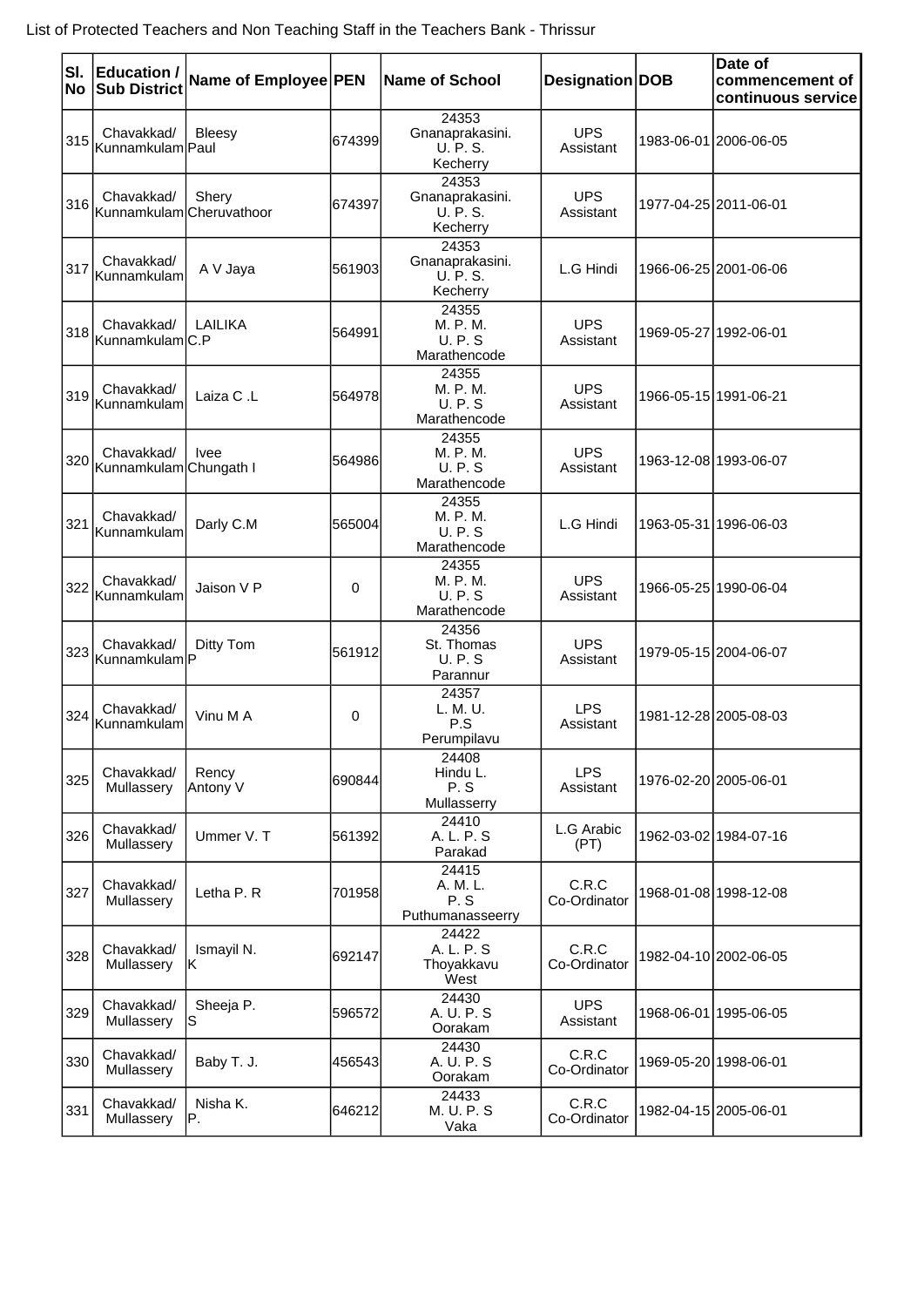| SI.<br>No | <b>Education /</b><br><b>Sub District</b> | Name of Employee PEN    |        | <b>Name of School</b>                                | Designation   DOB       | Date of<br>commencement of<br>continuous service |
|-----------|-------------------------------------------|-------------------------|--------|------------------------------------------------------|-------------------------|--------------------------------------------------|
| 332       | Chavakkad/<br>Mullassery                  | Syamala V.<br>IA.       | 645755 | 24433<br>M. U. P. S<br>Vaka                          | C.R.C<br>Co-Ordinator   | 1963-07-19 1984-06-04                            |
| 333       | Chavakkad/<br>Mullassery                  | Shamna K.<br>ΙM         | 646197 | 24433<br>M. U. P. S<br>Vaka                          | C.R.C<br>Co-Ordinator   | 1987-05-12 2008-06-02                            |
| 334       | Chavakkad/<br>Valappad                    | Reena<br>Thomas         | 603355 | 24510<br>T. N. L.<br>P.S<br>Engandiyoor              | <b>LPS</b><br>Assistant | 1982-03-31 2005-06-01                            |
| 335       | Chavakkad/<br>Valappad                    | T k<br>Prathibha        | 601732 | 24511<br>Central L.<br>P.S<br>Kaipamangalam          | LPS<br>Assistant        | 1961-07-30 1987-07-06                            |
| 336       | Chavakkad/<br>Valappad                    | Sajitha<br>M.A          | 586336 | 24513<br>Central L.<br>P.S<br>Peringanam             | L.G Arabic              | 1963-06-23 2002-06-05                            |
| 337       | Chavakkad/<br>Valappad                    | Noorjahan<br>IK.M       | 587749 | 24514<br>A. A. I.<br>L. P. S<br>Chulur               | L.G Arabic              | 1974-05-24 1999-07-16                            |
| 338       | Chavakkad/<br>Valappad                    | Bini N.N                | 568807 | 24518<br>S. N. V.<br>L. P. S<br>Edathuruthy<br>South | <b>LPS</b><br>Assistant | 1974-05-21 2003-06-02                            |
| 339       | Chavakkad/<br>Valappad                    | Sini K.S                | 569992 | 24518<br>S. N. V.<br>L. P. S<br>Edathuruthy<br>South | <b>LPS</b><br>Assistant | 1979-03-02 2006-06-05                            |
| 340       | Chavakkad/<br>Valappad                    | Sini M.M                | 605002 | 24520<br>K. L. P. S<br>Kaipamangalam                 | <b>LPS</b><br>Assistant | 1978-12-01 2005-08-10                            |
| 341       | Chavakkad/<br>Valappad                    | Deepak K.D              | 685306 | 24520<br>K. L. P. S<br>Kaipamangalam                 | <b>LPS</b><br>Assistant | 1986-05-15 2001-06-01                            |
| 342       | Chavakkad/<br>Valappad                    | Seenath<br>∣P.B         | 604617 | 24522<br>S. N. S.<br>L. P. S<br>Kazhimbram           | L.G Arabic              | 1968-02-27 2000-06-05                            |
| 343       | Chavakkad/<br>Valappad                    | Shahida<br>T.A          | 599983 | 24523<br>A. M. L.<br>P.S<br>Kuttamangalam            | L.G Arabic              | 1971-05-05 2001-06-06                            |
| 344       | Chavakkad/<br>Valappad                    | Shemi T.A               | 597815 | 24531<br>S. N. G.<br>M. L. P. S<br>Peringanam        | L.G Arabic              | 1976-06-01 2009-06-01                            |
| 345       | Chavakkad/<br>Valappad                    | Abdul<br>Latheef<br>T.A | 598304 | 24543<br>East L.<br>P.S<br>Vadanappally              | L.G Arabic              | 1973-05-30 1999-07-15                            |
| 346       | Chavakkad/<br>Valappad                    | Raghajaly<br>V. A       | 572156 | 24544<br>K. M. M.<br>L. P. S<br>Vadanappally         | <b>LPS</b><br>Assistant | 1975-05-25 1998-08-01                            |
| 347       | Chavakkad/<br>Valappad                    | Reji C.<br>Jose         | 590303 | 24545<br><b>K.L. P. S</b><br>Vadanappally            | <b>LPS</b><br>Assistant | 1981-03-09 2007-06-04                            |
| 348       | Chavakkad/<br>Valappad                    | Sujitha<br>IK.S         | 597406 | 24546<br>S. V.P. L.<br>P.S<br>Vadanappally           | <b>LPS</b><br>Assistant | 1977-05-02 2000-06-02                            |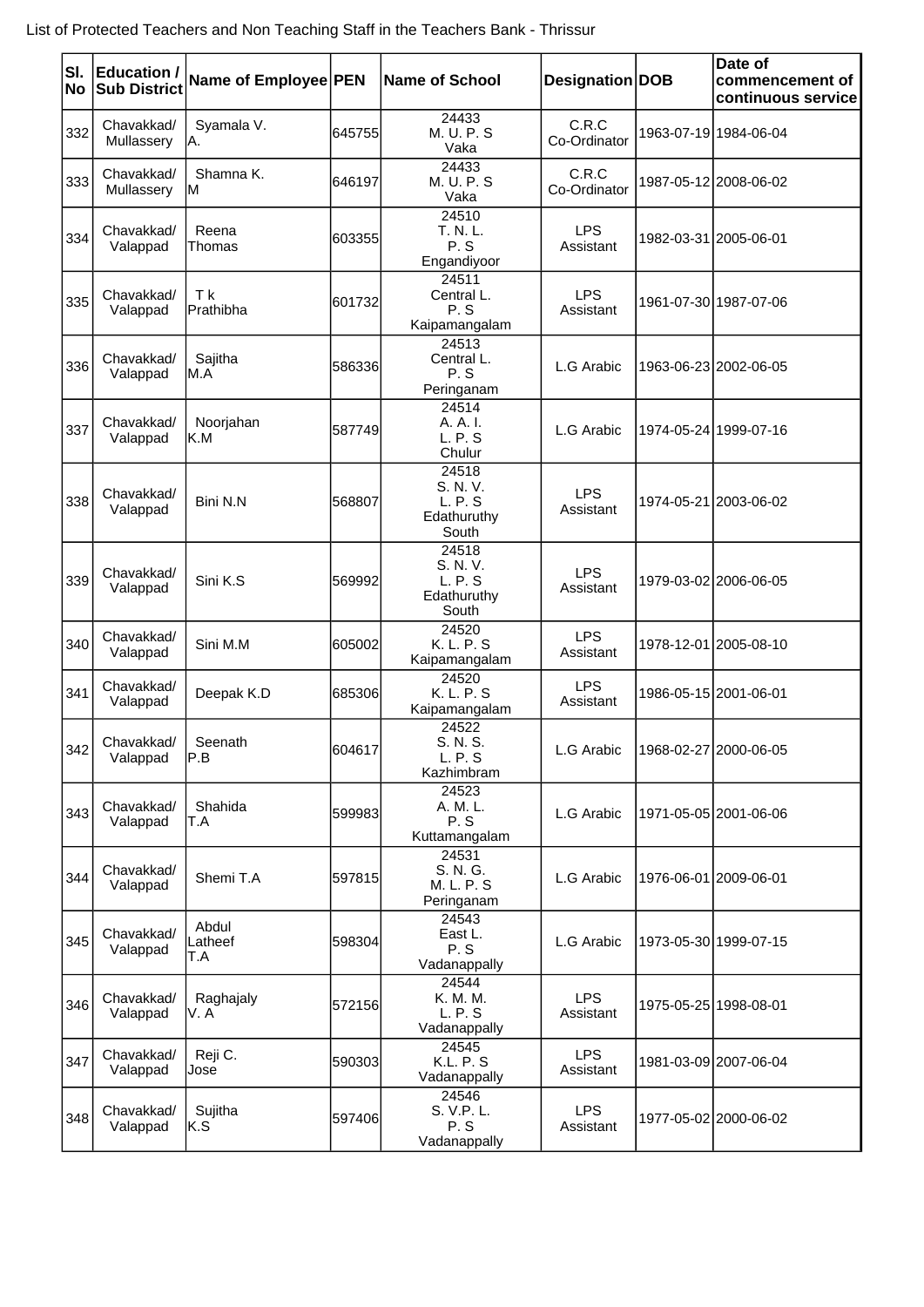| SI.<br>No | <b>Education /</b><br><b>Sub District</b> | Name of Employee PEN |        | <b>Name of School</b>                             | Designation DOB         | Date of<br>commencement of<br>continuous service |
|-----------|-------------------------------------------|----------------------|--------|---------------------------------------------------|-------------------------|--------------------------------------------------|
| 349       | Chavakkad/<br>Valappad                    | Bibi N.M             | 597385 | 24546<br>S. V.P. L.<br>P.S<br>Vadanappally        | <b>LPS</b><br>Assistant | 1972-05-31 2002-06-05                            |
| 350       | Chavakkad/<br>Valappad                    | Sony K.G             | 598838 | 24546<br>S. V.P. L.<br>P.S<br>Vadanappally        | <b>LPS</b><br>Assistant | 1974-05-28 2002-06-05                            |
| 351       | Chavakkad/<br>Valappad                    | Bijoy C.K            | 603843 | 24547<br>G. D. M.<br>L. P. S<br>Valappad          | <b>LPS</b><br>Assistant | 1976-05-31 2002-06-05                            |
| 352       | Chavakkad/<br>Valappad                    | Liji A.C             | 603854 | 24547<br>G. D. M.<br>L. P. S<br>Valappad          | <b>LPS</b><br>Assistant | 1975-05-30 2003-06-02                            |
| 353       | Chavakkad/<br>Valappad                    | Suffiya P.           | 590041 | 24548<br>K. M. M.<br>L. P. S<br>Valappad          | L.G Arabic              | 1972-04-07 2002-06-05                            |
| 354       | Chavakkad/<br>Valappad                    | Pournami<br>IK.P     | 596462 | 24553<br>P.M.M.U.<br>P.S<br>Chandrappinni         | L.G<br>Sanskrit         | 1978-05-21 2007-06-04                            |
| 355       | Chavakkad/<br>Valappad                    | Shiji E.D            | 690915 | 24553<br>P.M.M.U.<br>P.S<br>Chandrappinni         | <b>UPS</b><br>Assistant | 1976-05-31 2004-06-02                            |
| 356       | Chavakkad/<br>Valappad                    | Premna P.M           | 603841 | 24555<br><b>U.P.S</b><br>Edamuttom                | <b>UPS</b><br>Assistant | 1978-11-24 2006-06-05                            |
| 357       | Chavakkad/<br>Valappad                    | Aisha K.             | 662435 | 24555<br><b>U.P.S</b><br>Edamuttom                | L.G Urdu<br>(PT)        | 1971-09-13 2010-06-01                            |
| 358       | Chavakkad/<br>Valappad                    | Gopesh C.R           | 659780 | 24570<br>S. R. V.<br><b>U.P.S</b><br>Perumpadappa | <b>LPS</b><br>Assistant | 1985-05-30 2010-06-01                            |
| 359       | Chavakkad/<br>Valappad                    | Binoy M.P            | 570893 | 24572<br>C. M. S.<br><b>U.P.S</b><br>Thalikulam   | <b>UPS</b><br>Assistant | 1978-02-06 2004-06-02                            |
| 360       | Chavakkad/<br>Valappad                    | Premaresmi<br>V.D    | 570993 | 24572<br>C. M. S.<br><b>U.P.S</b><br>Thalikulam   | <b>UPS</b><br>Assistant | 1968-05-28 2004-06-02                            |
| 361       | Chavakkad/<br>Valappad                    | Betsy M.J            | 570984 | 24572<br>C. M. S.<br><b>U.P.S</b><br>Thalikulam   | <b>UPS</b><br>Assistant | 1975-01-12 2000-06-05                            |
| 362       | Chavakkad/<br>Valappad                    | Saneesh<br>IK.S      | 664299 | 24575<br>S. V. U.<br>P.S<br>Thriprayar            | <b>LPS</b><br>Assistant | 1987-05-20 2010-06-01                            |
| 363       | Chavakkad/<br>Valappad                    | Priya M.S            | 560114 | 24576<br><b>U.P.S</b><br>Thriprayar               | <b>UPS</b><br>Assistant | 1975-04-12 2006-06-05                            |
| 364       | Chavakkad/<br>Valappad                    | Shahidha<br>IC.A     | 560381 | 24576<br><b>U.P.S</b><br>Thriprayar               | L.G Arabic              | 1981-05-14 2003-06-02                            |
| 365       | Chavakkad/<br>Valappad                    | Radhika P.           | 560114 | 24576<br><b>U.P.S</b><br>Thriprayar               | L.G<br>Sanskrit         | 1984-09-20 2010-06-01                            |
| 366       | Chavakkad/<br>Valappad                    | Mareena<br> K.A      | 567909 | 24577<br><b>U.P.S</b><br>Thrithalloor             | <b>UPS</b><br>Assistant | 1976-08-10 2008-06-02                            |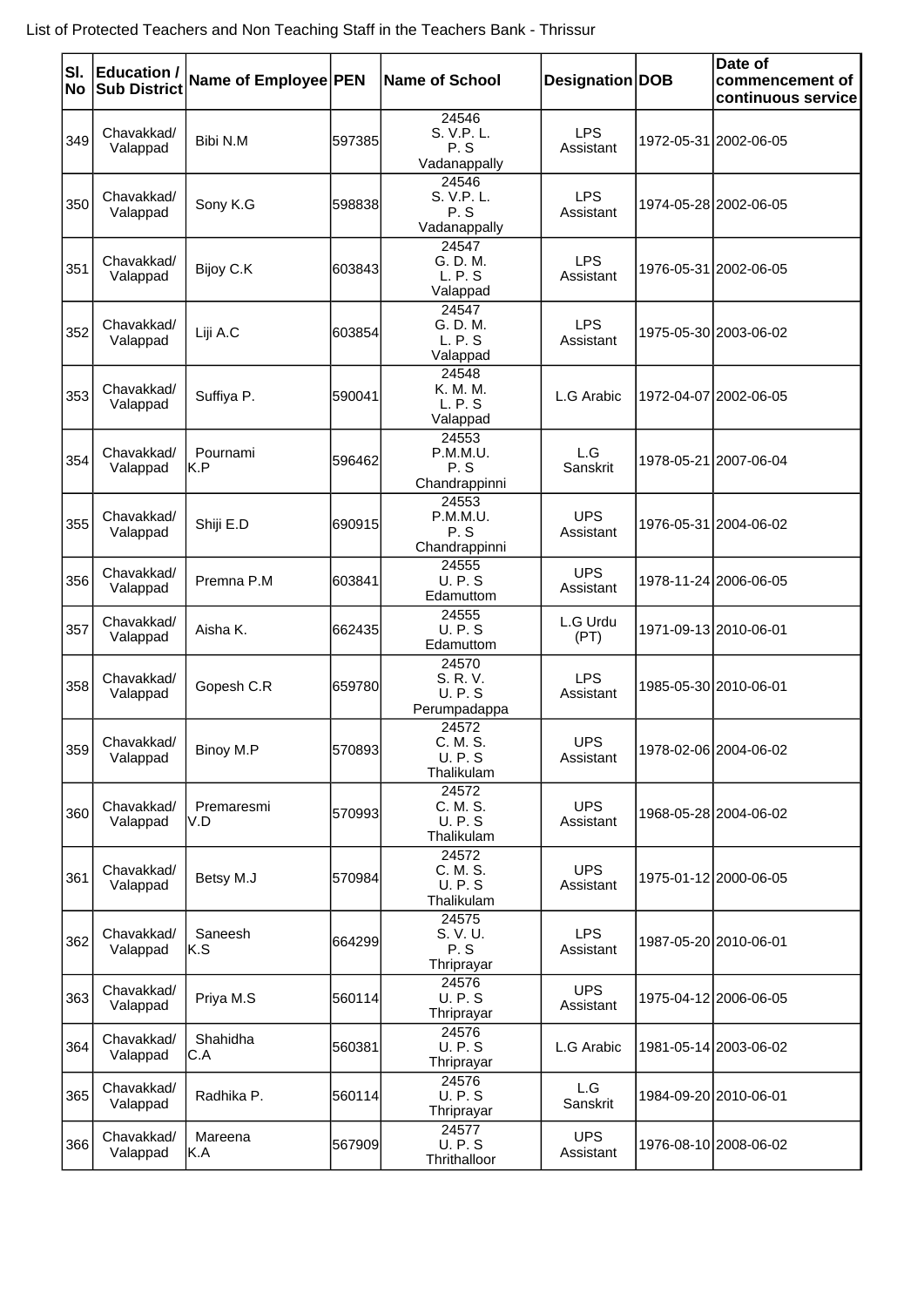| SI.<br>No | <b>Education /</b><br><b>Sub District</b> | Name of Employee PEN |         | <b>Name of School</b>                             | Designation DOB                         | Date of<br>commencement of<br>continuous service |
|-----------|-------------------------------------------|----------------------|---------|---------------------------------------------------|-----------------------------------------|--------------------------------------------------|
| 367       | Chavakkad/<br>Valappad                    | Saliha R.A           | 568005  | 24577<br><b>U.P.S</b><br>Thrithalloor             | <b>LPS</b><br>Assistant                 | 1982-10-02 2007-06-04                            |
| 368       | Chavakkad/<br>Valappad                    | Sakeer<br>Machery    | 571725  | 24578<br>South<br>Mapla U.<br>P.S<br>Vadanappilly | L.G Arabic                              | 1970-05-31 2004-06-07                            |
| 369       | Chavakkad/<br>Valappad                    | Ramya K.R            | 571887  | 24578<br>South<br>Mapla U.<br>P.S<br>Vadanappilly | L.G<br>Sanskrit                         | 1978-05-02 2009-06-01                            |
| 370       | Chavakkad/<br>WadakancherilP.G            | Visalakshy           | 593494  | 24619<br>I. M. L.<br>P. S.<br>Chelakkara          | Sewing<br>Teacher<br>(U.P –<br>Package) | 1961-08-27 1985-03-06                            |
| 371       | Chavakkad/<br>Wadakancheri                | K J Santha           | 729719  | 24625<br>A. L. P.<br>S<br>Kallaipadam             | <b>LPS</b><br>Assistant                 | 1970-05-21 2000-08-01                            |
| 372       | Chavakkad/<br>Wadakancheri Begam          | K A Safiya           | 728580  | 24625<br>A. L. P.<br>S<br>Kallaipadam             | <b>LPS</b><br>Assistant                 | 1972-09-20 2005-06-01                            |
| 373       | Chavakkad/<br>Wadakancheri                | M.M.Haseena          | 1605099 | 24629<br>P. M. L.<br>P.S<br>Kiralur               | <b>LPS</b><br>Assistant                 | 1980-05-20 2002-07-15                            |
| 374       | Chavakkad/<br>Wadakancheri                | P.K.Jeena            | 1605097 | 24629<br>P. M. L.<br>P.S<br>Kiralur               | <b>LPS</b><br>Assistant                 | 1978-10-12 2005-06-01                            |
| 375       | Chavakkad/<br>Wadakancheri                | Asina.R.A            | 587994  | 24634<br>A. L. P. S<br>Kunnathara                 | <b>LPS</b><br>Assistant                 | 1967-03-13 1986-02-06                            |
| 376       | Chavakkad/<br>Wadakancheri                | Remadevi.V           | 588013  | 24634<br>A. L. P. S<br>Kunnathara                 | <b>LPS</b><br>Assistant                 | 1964-05-30 1986-01-07                            |
| 377       | Chavakkad/<br>lWadakancherilS             | Indira.K.            | 588341  | 24634<br>A. L. P. S<br>Kunnathara                 | <b>LPS</b><br>Assistant                 | 1968-01-18 1992-01-06                            |
| 378       | Chavakkad/<br>Wadakancheri Mathew         | Lini                 | 588096  | 24634<br>A. L. P. S<br>Kunnathara                 | <b>LPS</b><br>Assistant                 | 1969-02-13 1988-04-08                            |
| 379       | Chavakkad/<br>Wadakancheri                | Pramila.M            | 588247  | 24634<br>A. L. P. S<br>Kunnathara                 | <b>LPS</b><br>Assistant                 | 1971-01-24 1990-10-07                            |
|           | Chavakkad/<br>380 Wadakancheri            | Geetha.P.C           | 588209  | 24634<br>A. L. P. S<br>Kunnathara                 | <b>LPS</b><br>Assistant                 | 1967-05-28 1989-01-06                            |
| 381       | Chavakkad/<br>Wadakancheri                | Jishma.K.J           | 594749  | 24639<br>M. V. M.<br>L. P. S<br>Nedumpura         | <b>LPS</b><br>Assistant                 | 1986-07-25 2007-07-11                            |
|           | Chavakkad/<br>382 Wadakancheri            | Anisha.T.D           | 594753  | 24639<br>M. V. M.<br>L. P. S<br>Nedumpura         | <b>LPS</b><br>Assistant                 | 1980-02-24 2009-06-01                            |
|           | Chavakkad/<br>383 Wadakancheri Francis V  | Manju                | 596903  | 24640<br>M. N. D. S<br>Panangattukara             | <b>LPS</b><br>Assistant                 | 1981-01-16 2002-06-05                            |
|           | Chavakkad/<br>384 Wadakancheri            | SIDHEEK.K.A          | 729718  | 24643<br>S. K. V.<br>L. P. S<br>Potta             | L.G Arabic                              | 1962-09-14 1998-02-02                            |